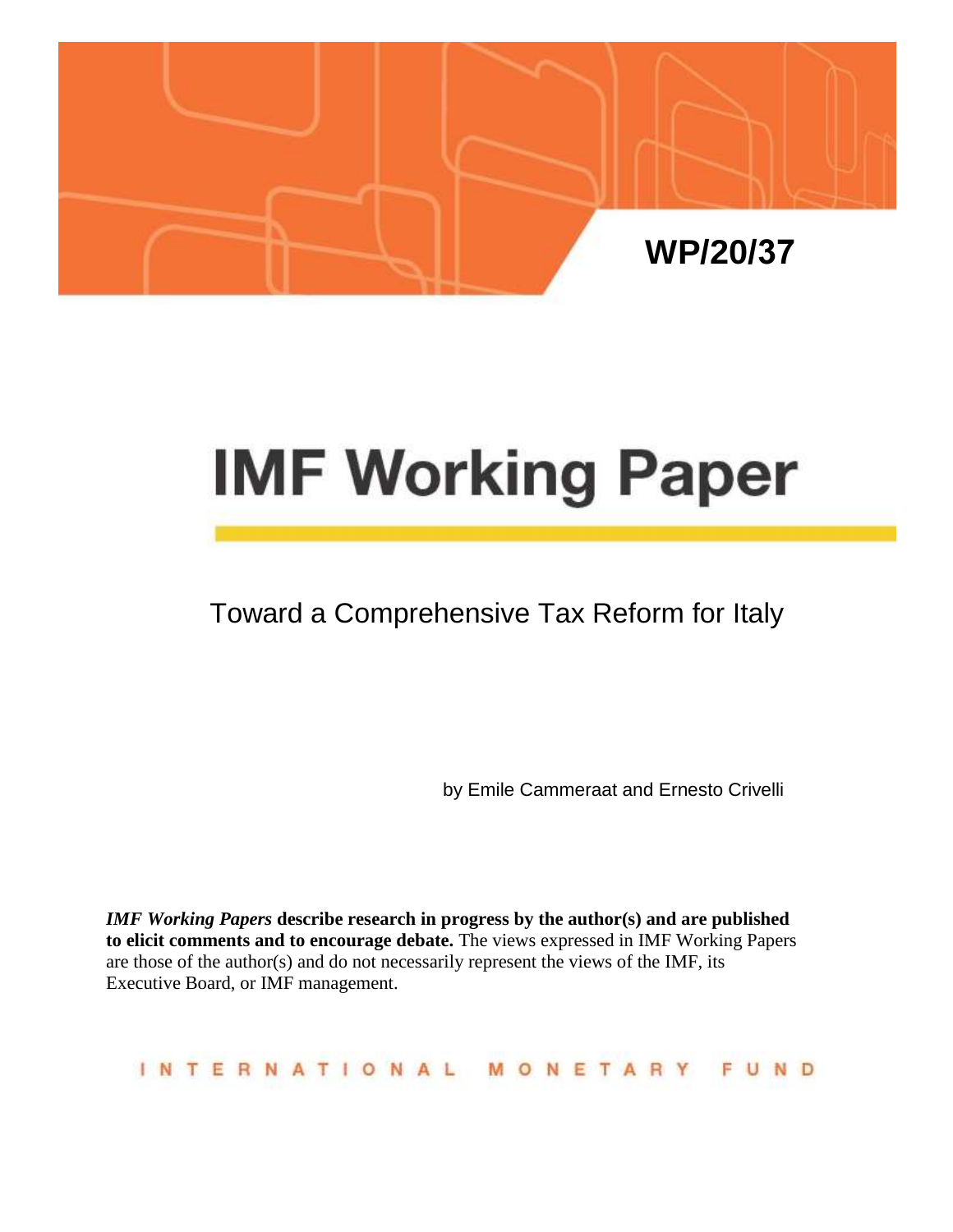© 2020 International Monetary Fund WP/20/37

#### **IMF Working Paper**

European Department

#### **Toward a Comprehensive Tax Reform for Italy<sup>1</sup>**

#### **Prepared by Emile Cammeraat<sup>2</sup> and Ernesto Crivelli**

Authorized for distribution by Rishi Goyal

February 2020

*IMF Working Papers* **describe research in progress by the author(s) and are published to elicit comments and to encourage debate.** The views expressed in IMF Working Papers are those of the author(s) and do not necessarily represent the views of the IMF, its Executive Board, or IMF management.

#### **Abstract**

This paper evaluates elements of a comprehensive reform of the Italian tax system. Reform options are guided by the principles of reducing complexity, broadening the tax base, and lowering marginal tax rates, especially the tax burden on labor income. The revenue and distributional implications of personal income and property tax reforms are assessed with EUROMOD, while a microsimulation model is developed to evaluate VAT reform options. Simulations suggest that a substantial reduction in the tax burden on labor income can be obtained with a revenue-neutral base-broadening reform that streamlines tax expenditures and updates the property valuation system. In addition, a comprehensive reform would benefit lowand middle-income households the most, by lowering significantly their overall current tax liability, which results in increased progressivity of the tax system.

JEL Classification Numbers: D31, C63, R20, H20

Keywords: Italy, personal income tax, VAT, property tax, microsimulations, EUROMOD

Author's E-Mail Address: [emile.cammeraat@oecd.org;](mailto:emile.cammeraat@oecd.org) [ecrivelli@imf.org](mailto:ecrivelli@imf.org)

<sup>1</sup> This research project was completed during Emile's summer internship in the IMF's European Department. We are grateful to the Italian Ministry of Economy and Finance, Philip Barrett, Ruud de Mooij, Shafik Hebous, Cory Hillier, Davide Malacrino, and participants of seminars at the IMF and the Italian Ministry of Economy and Finance for many helpful suggestions.

<sup>&</sup>lt;sup>2</sup> OECD, Directorate for Science, Technology and Innovation and Department of Economics, Leiden University, Netherlands. The opinions expressed and arguments employed are those of the author, and do not represent the official views of the OECD or of its member countries.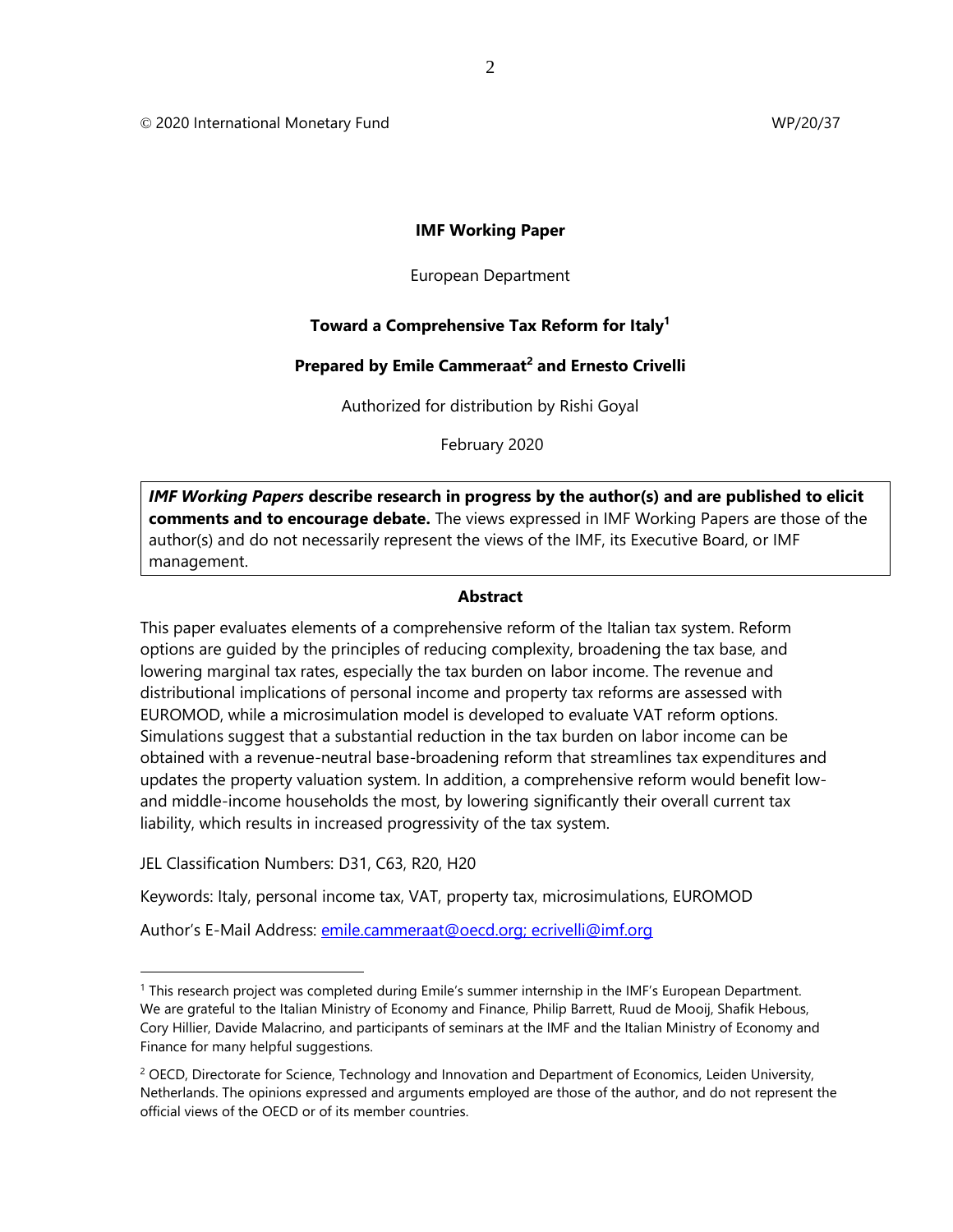#### **TABLE OF CONTENTS**

|                                                                                                         | <b>PAGE</b> |
|---------------------------------------------------------------------------------------------------------|-------------|
|                                                                                                         |             |
|                                                                                                         |             |
|                                                                                                         |             |
|                                                                                                         |             |
|                                                                                                         |             |
|                                                                                                         |             |
|                                                                                                         |             |
| IV. REFORM SCENARIOS AND SIMULATION RESULTS <b>And According to the COVID-10</b> 17                     |             |
|                                                                                                         |             |
|                                                                                                         |             |
|                                                                                                         |             |
|                                                                                                         |             |
|                                                                                                         | 28          |
|                                                                                                         | 30          |
|                                                                                                         |             |
| <b>Box</b>                                                                                              |             |
|                                                                                                         | 9           |
| <b>FIGURES</b>                                                                                          |             |
|                                                                                                         |             |
|                                                                                                         |             |
|                                                                                                         |             |
| 4. Average Property Market Value, Assessment Ratio, and Household Income________________________ 16     |             |
|                                                                                                         |             |
|                                                                                                         |             |
|                                                                                                         |             |
| 8. Impact of a Base-broadening VAT Reform for Higher Revenue ____________________                       | 21          |
|                                                                                                         | 22          |
| 10. Impact of a Base-broadening Revenue Neutral Property Tax Reform ________________________________    | 24          |
| 11. Impact of a Base-broadening Property Tax Reform for Higher Revenue ____________________________ 25  |             |
|                                                                                                         |             |
|                                                                                                         |             |
| 14. Impact of a Revenue-Neutral Shift from Income Tax to VAT and Property Tax ______________________ 27 |             |
|                                                                                                         |             |
| <b>TABLES</b>                                                                                           |             |

| 1. Largest PIT Tax Expenditures        |  |
|----------------------------------------|--|
| 2. Household Consumption and VAT Rates |  |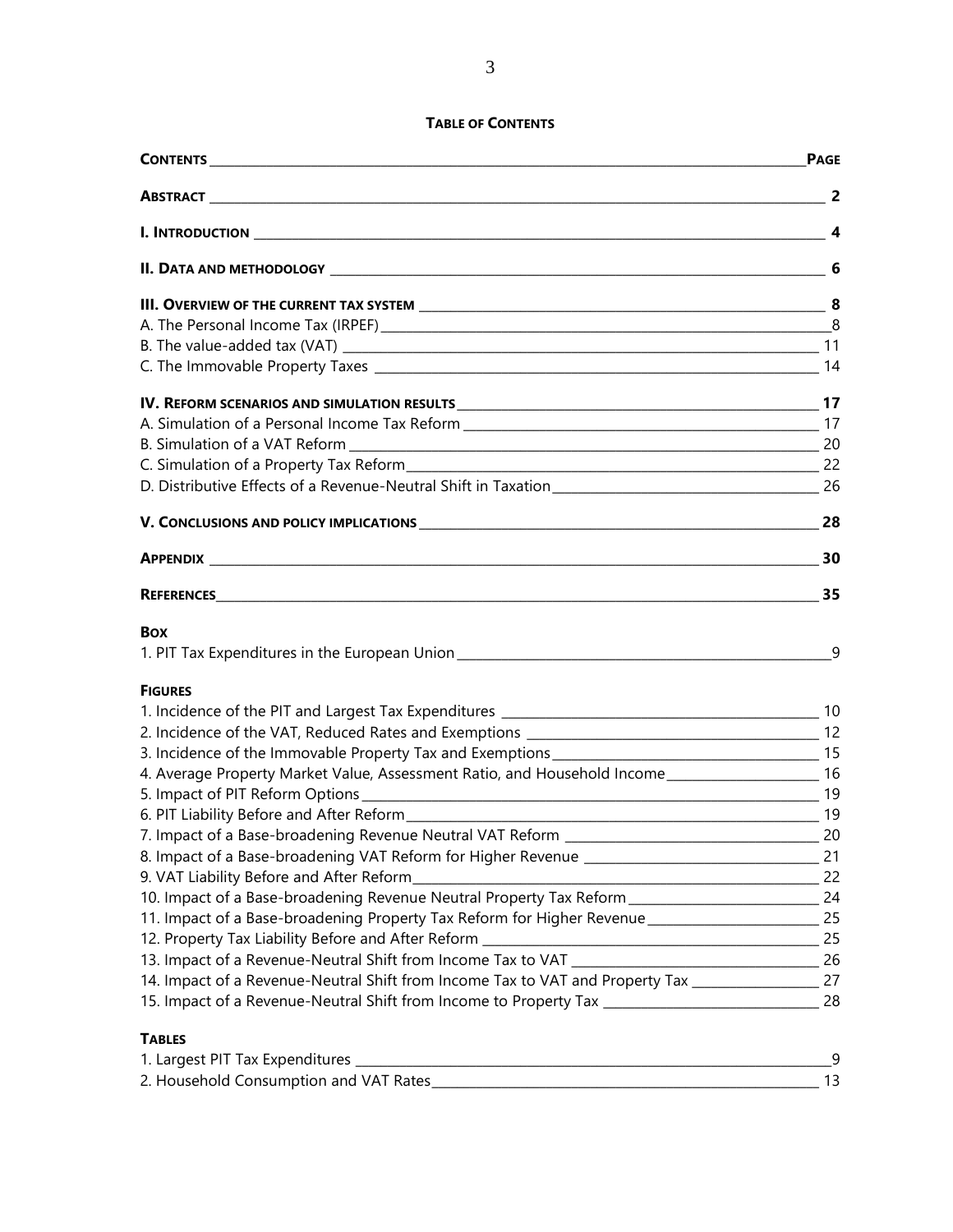#### **I. INTRODUCTION**

The Italian tax system is characterized by considerable complexity. This is reflected in the numerous options for taxpayers such as substitute taxes and special regimes, the multiple deductions and credits from the personal income tax, and more generally the range of tax expenditures that include reduced rates and exemptions for most taxes. All these contribute to the erosion of the tax base that results in significant revenue loss. For the personal income tax, the largest identified tax expenditures cause an estimated revenue loss of about 5 percent of GDP. For the value-added tax (VAT), reduced rates and exemptions contribute to a policy gap in Italy estimated at about 22 percent of the total tax liability (CASE, 2018), $3$  as compared to 16.5 percent for the EU average. It results in a revenue loss estimated at about 3½ percent of GDP.

Tax rates are very high in Italy, especially on labor income. To finance increasing public sector spending, while compensating for the revenue loss induced by the complexity of the system, marginal tax rates are among the highest in the EU. The average tax wedge on labor income<sup>4</sup> in Italy is 47.9 percent, above the EU-15 average of 41.8 percent, and well above the OECD average of 35.9 percent. In addition, while the tax wedge on labor in EU-15 countries has declined by about 2 percent since 2000, it has increased in Italy by about 0.8 percent. The same can be concluded for other taxes: the corporate income tax rate of 24 percent is above the EU average of 21.3 percent, while the standard VAT rate of 22 percent is also slightly above the EU average. Moreover, the use of an outdated cadastral valuation system to determine property tax liabilities significantly erodes the tax base, while imposing a disproportionately high tax burden on the poor, which makes it a very unpopular tax.

A high implicit tax rate on labor is often said to be detrimental to growth and employment (IMF, 2015; Arnold and others, 2011; Myles, 2009). In general, the literature suggests that taxes levied on immovable property or consumption are less distortionary and thus, less harmful to economic growth than those levied on corporate or labor income (Mankiw and others, 2009; Slemrod, 1990).<sup>5</sup> In that regard, there appears to be significant scope for shifting taxes to more growthfriendly revenue sources in Italy.

The combination of a complex tax system and high marginal tax rates can explain significant compliance gaps in Italy. Tax complexity increases opportunities for tax avoidance and evasion (Chetty and Saez, 2013; Abeler and Jaeger, 2015; Aghion and others, 2017). It also raises the

<sup>3</sup> The VAT *policy gap* reflects deviations of the current tax rules from the benchmark—as a result of tax exemptions and reduced rates instead of a single standard rate for all goods and services (Keen, 2013). Here the policy gap measure (the "actionable" gap) excludes liability from the final consumption of imputed rents (the notional value of home occupancy by homeowners), financial services, and the provision of public goods and services, as charging them with VAT is impractical or beyond the control of national authorities.

<sup>&</sup>lt;sup>4</sup> The tax wedge is defined as the ratio between the amount of taxes and social security contributions paid (by both employees and employers) and the total cost of labor for the employer. The average tax wedge of 47.9 is computed for a single person earning an average income but the same pattern is observed across levels of income and types of households.

<sup>&</sup>lt;sup>5</sup> Empirical studies for European and OECD countries (European Commission, 2006, 2010; Arnold and others, 2011; Andrle and others, 2018) found that a one percent of GDP shift from labor to property and consumption taxation increases long-term economic growth by 0.2–0.7 percentage points. The magnitude and robustness of the results, however, may vary depending on country sample and period considered (Baiardi and others, 2019).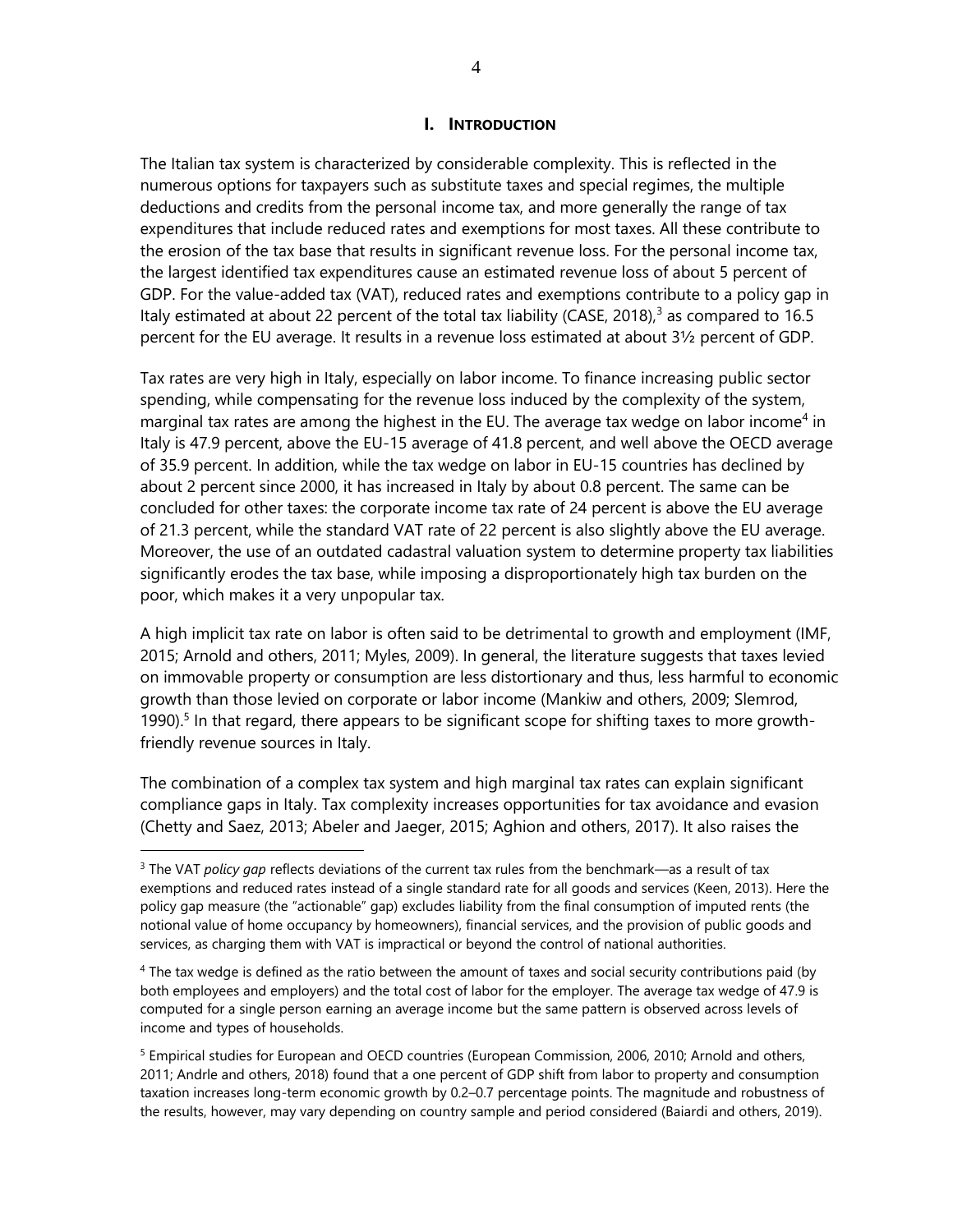likelihood that taxpayers make unintentional mistakes in calculating their tax liabilities (Slemrod, 2018). Tax administrations need to devote increased resources and capabilities to keep pace with the tax system's growing complexity, while avoiding penalizing honest but overwhelmed taxpayers. This has inevitable consequences on the tax administration's ability to provide timely support and assistance to taxpayers, and to deter tax evasion through audits and compliance actions. Separately, a higher tax burden raises the incentive to underreport income. Several empirical studies confirm that higher tax rates discourage tax compliance and increase the size of the hidden economy (Freire-Seren and Panades, 2013; Chiarini and others, 2013; Pisani, 2014). In Italy, imperfect compliance (due to tax evasion) results in significant revenue loss. The VAT compliance gap has been estimated at about 26 percent of the total tax liability, as compared to about 12.3 percent for the EU average (CASE, 2018). For the personal income tax on the selfemployed, the gap is estimated at about 67 percent. The revenue loss from tax evasion has been estimated at about €109 billion or close to 6 percent of GDP (MEF, 2019a).

This paper assesses the elements of a comprehensive reform of the Italian tax system, with the objective of reducing the tax burden on labor income toward the EU average. The revenue and distributional implications of alternative reform options are simulated for the personal income tax, the VAT, and recurrent taxes on immovable property. Altogether, they account for 65 percent of tax revenue (19 percent of GDP). First, alternative reform options for the personal income tax are simulated that would result in a reduction in the tax wedge on labor income of about 4.5 percent—equivalent to 2 percent of GDP in budget revenue.<sup>6</sup> Further, reform options for the value-added tax and the recurrent tax on immovable property are simulated in which the additional tax receipts are used to finance the reduction in labor income taxation—a revenueneutral tax reform. To assess revenue and distributional consequences, changes in pre- and postreform tax liability, as well as changes in household disposable income across the income distribution, are quantified for each tax.

Reform options are guided by the principles of reducing complexity, broadening the tax base, and lowering marginal tax rates. Simulations for a personal income tax reform aim at simplifying its current structure by reducing the number of taxable income brackets, while streamlining the number of credits and deductions. To lower the tax burden on labor income, a reduction in marginal tax rates is proposed, while preserving the progressivity of the current system. The distributional implications of an alternative flatter income tax reform are also assessed. Similarly, alternative VAT reforms are simulated, in which the number of reduced rates and exemptions are streamlined, in combination with a reduction in the standard rate. Finally, reform options for the tax on immovable property are simulated, in which the tax base is defined by the market value of the property and not by the cadastral value. This simulated revaluation allows for substantial tax rate reductions for comparable revenue.

Simulations for the personal income tax and tax on immovable property are carried out using EUROMOD, the microsimulation model for European Union member states. It applies national tax-benefit policy rules to harmonized microdata and calculates the effect of policy changes on

 $6$  The tax wedge on labor could be alternatively lowered by considering a reduction in the rate of social security contributions, which are also relatively high in Italy (IMF, 2019). This, however, would require a concomitant reform to the Notional Defined Contributions and healthcare schemes funded through social contributions.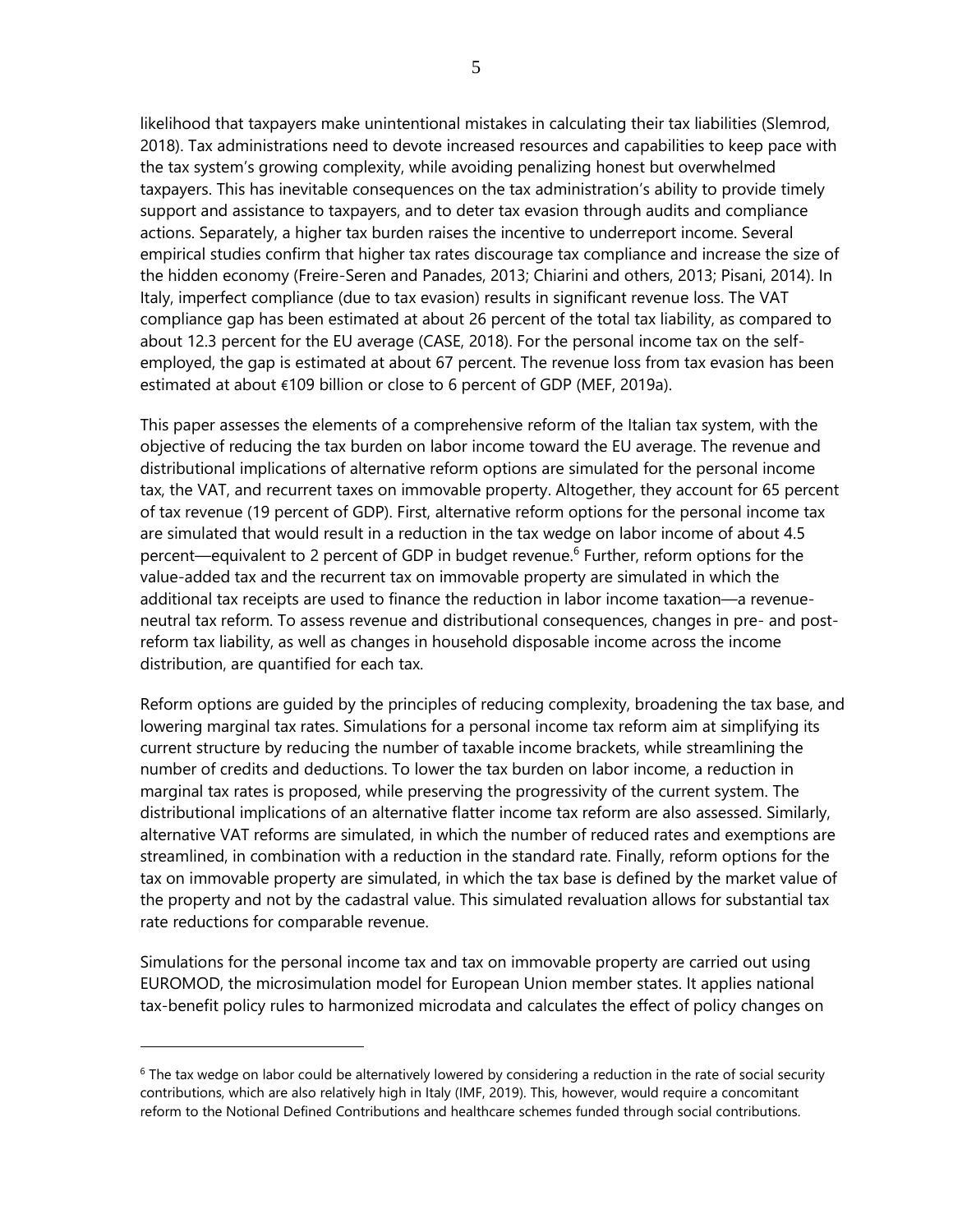government revenue and household disposable income. This allows for inferences about the distributional effect of reforms. The Italian version of EU-SILC—the underlying dataset used in EUROMOD—however, does not contain detailed information on consumption expenditures needed for the simulation of VAT reforms. A microsimulation model is, therefore, developed following Sanchez and others (2016) using a statistical matching procedure that merges detailed data on consumption expenditures from the Italian Household Budget Survey into EU-SILC. This model is used to simulate the revenue and distributional implications of VAT reforms.

#### **II. DATA AND METHODOLOGY**

Policy reform simulations for the personal income and property taxes are performed on EUROMOD (version H1.0+ with software version V3.1.4), the tax-benefit microsimulation model for EU member states. It applies national tax-benefit policy rules to harmonized microdata and calculates the effect of policy changes on government revenue and household disposable income (Sutherland and Figari, 2013). This allows for inferences about the distributional effect of reforms. The Italian component of EUROMOD reproducing the 2018 Italian tax-benefit system has been validated through comparison with aggregate statistics provided by fiscal authorities (Ceriani, Figari, and Fiorio, 2018). We run all tax-benefit policy rules at their 2018 setting and then analyze the implications of simulated policy changes.

The underlying dataset used in EUROMOD is the European Union Statistics on Income and Living Conditions (EU-SILC). EU-SILC contains cross-sectional and longitudinal microdata on income, poverty, social exclusion, and living conditions. For our analysis, we use EU-SILC data of 2016, the latest available version. The Italian version of the EU-SILC dataset does not include detailed information on expenditures and consumption needed for the simulation of indirect taxes. As a result, therefore, EUROMOD in its current form cannot be used to analyze the effect of valueadded tax (VAT) or excise tax reforms, nor to simulate the effect of a tax shift from labor to consumption taxes.

To address this problem, a matching procedure is proposed, following Sanchez and others (2016), that imputes data on household expenditures into the EU-SILC database. Unfortunately, there is no micro-dataset available that contains both data on income and disaggregated data on consumption expenditure. The Italian Household Budget Survey (HBS) of 2017 from the Italian Institute of Statistics contains detailed data on consumption expenditure on 276 different goods and services, but not on income.<sup>7</sup> The Survey on Household Income and Wealth (SHIW) of 2016 from the Bank of Italy contains data on income and consumption, but only at an aggregated level. Therefore, an indirect methodology is proposed to input disaggregated consumption data from the HBS into EU-SILC, by using as an external source the SHIW to match HBS consumption expenditure with income data. The imputation and matching strategy is based on the following steps:

**Estimating a consumption function using the SHIW dataset.** A regression model is used to estimate aggregated household consumption expenditure (in logs) on

<sup>&</sup>lt;sup>7</sup> It also contains detailed information on household social, economic, and territorial characteristics.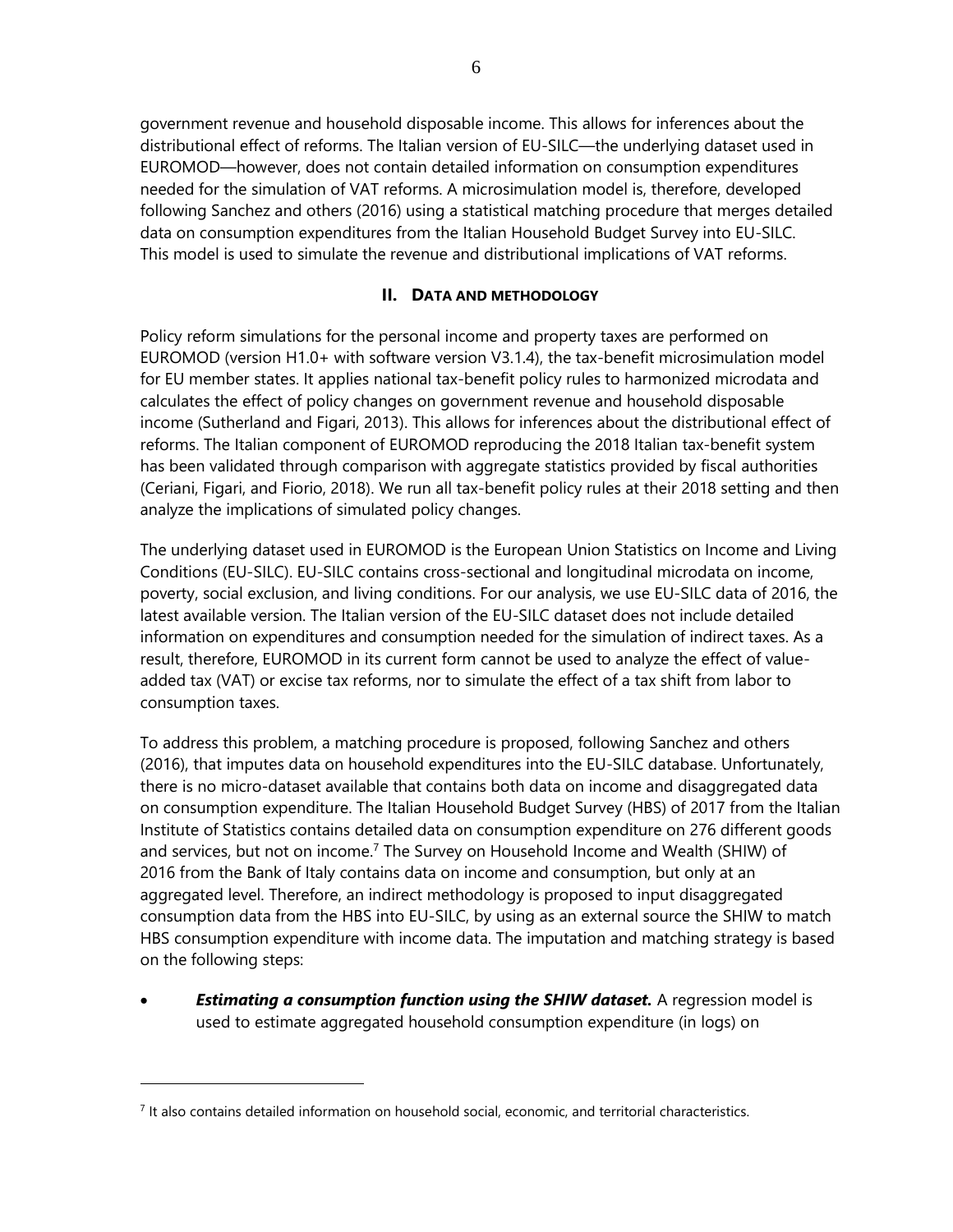disposable income (in logs) and a set of household-specific control variables or covariates that are also available in the EU-SILC dataset.

- **Imputing aggregated household consumption in EU-SILC.** The estimated parameters of the consumption function are used to predict aggregated consumption using disposable income (and household-specific control variables) in the EU-SILC dataset.
- *Computing disaggregated household consumption shares in HBS.* Households in the Italian HBS data report expenditures on 276 different goods and services. For the purpose of the analysis, the consumption data is aggregated into 12 different COICOP (Classification of Individual Consumption by Purpose) categories: 1) food and nonalcoholic beverages; 2) alcoholic beverages and tobacco; 3) clothing and footwear; 4) home fuels, electricity, rents (excluding imputed rents); 5) furniture and household services; 6) health; 7) transport; 8) communication; 9) recreation and culture; 10) education; 11) hospitality and catering; 12) other goods and services. The shares to total consumption expenditure are then computed for each of the 12 consumption categories, at the individual household level.
- *Estimating disaggregated household consumption shares in EU-SILC.* A statistical procedure is performed (using propensity score matching) to match individual households that share identical characteristics in both, the HBS and EU-SILC datasets. The matching procedure uses information on aggregated consumption (observed in the HBS and predicted in the EU-SILC dataset), as well as household-specific control variables. The computed disaggregated household consumption shares in HBS are imputed to their respective matched households in EU-SILC.
- *Computing disaggregated household consumption in EU-SILC.* The matched consumption shares are multiplied with total imputed consumption in EU-SILC to obtain household consumption levels for the 12 different consumption categories.

Once disaggregated household consumption is incorporated in the EU-SILC dataset, policy reform simulations for the VAT can be performed, and the revenue and distributional implications assessed. To obtain the VAT tax burden on consumption, weighted average VAT rates for each of the 12 COICOP consumption expenditure categories are computed, applying the current VAT rate structure in Italy to the most disaggregated number of 276 different goods and services reported in HBS.

Finally, EUROMOD is a static model and is currently not set up to evaluate second round and/or behavioral effects (for example, on labor supply or residential investment). As such, the results here show first-round budgetary and distributive effects. For the VAT simulations, however, an attempt is made to incorporate the effect of tax reforms on consumer behavior, following two simplified alternative approaches (as in Capeau, and others, 2014). One approach assumes fixed quantities, implying that consumed quantities are not affected by changes in prices, following the tax reform. Under this approach, consumption expenditure (and savings) is affected under the tax reform. A second approach assumes fixed expenditure shares, implying that total consumption expenditures are kept constant, and that expenditures for each good are adjusted so that each good's expenditure share is kept constant in the reform.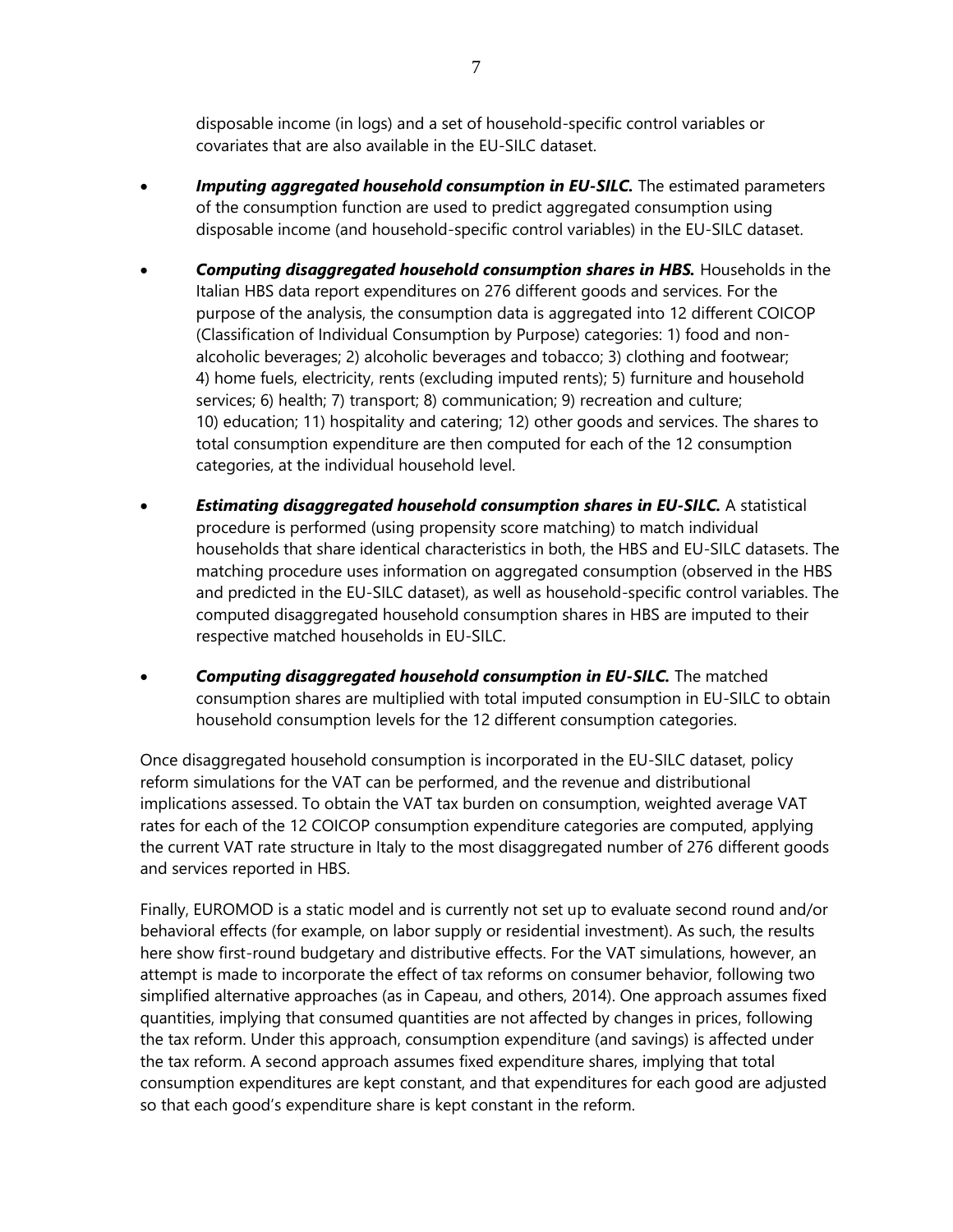Appendix I provides detailed information about the data sources, and the different steps in the imputation and matching procedure to incorporate household consumption to EU-SILC. It also presents several validation tests to assess the quality of estimations, and further implications of simulated tax reforms on revenue and income distribution.

#### **III. OVERVIEW OF THE CURRENT TAX SYSTEM**

As discussed in the introduction, the purpose of this paper is to assess the distributional and revenue effects of a comprehensive tax reform for Italy, allowing for a shift from labor to consumption and property taxes. This section provides details regarding the current design of the main taxes under scrutiny: the personal income tax, the value-added tax, and the property tax. The analysis here provides a baseline against which alternative reform scenarios will be assessed.

#### **A. The Personal Income Tax (IRPEF)**

The labor tax wedge in Italy is high. Labor income is subject to a progressive tax scale on five income brackets as follows: a starting rate of 23 percent applies for annual income between zero and €15,000; 27 percent to €15,001–€28,000; 38 percent to €28,001–€55,000; 41 percent to €55,001–€75,000; and 43 percent to income exceeding €75,000. Additional taxes are also due at the regional (1.23 percent to 3.33 percent) and local (0 to 0.9 percent) levels. The average tax wedge on labor for a single person earning an average income is 47.9 percent, above the EU-15 average of 41.8 percent. This pattern is observed across levels of income and types of households (IMF, 2018).

Taxes on labor, however, are applied on a rather narrow base. Italy offers about 140 tax deductions and credits on labor income (MEF, 2019b). Many of the largest identified tax expenditures are arguably desirable parts of a normal tax system, others could be reviewed and streamlined. Table 1 provides a description of the largest tax expenditures and their cost to the budget. The largest single item is a universal tax credit for income source that compensates for the lack of an income tax threshold, adding to the progressivity of the tax system. In fact, owing to this tax credit, employed labor income and pensions below €8,150, as well as self-employed incomes below €4,100, are "de facto" not subject to tax. In addition, contributions to welfare and pension schemes for employees can be deducted from the PIT. Given that pension income is taxed in Italy, this deduction is designed to avoid double taxation. Another item is the National Income Tax Bonus of €80 per month that is granted to employees with annual taxable income above €8,000, and linearly decreases for annual salaries between €24,600–€26,600. Several other tax credits are offered: family tax credits (for dependent spouses and children), for retirees, voluntary life insurance, education, mortgage interest payments, medical expenses, buildings refurbishment, etc. The cost to the budget of the largest identified PIT tax expenditures in 2018 has been estimated using EUROMOD at about  $\epsilon$ 89 billion (5.1 percent of GDP),<sup>8</sup> among the highest in the European Union (Box 1).

<sup>8</sup> This paper uses a comprehensive definition of tax expenditures following Heady and Mansour (2019). The government's annual report on tax expenditures (MEF, 2018) follows a legal benchmark approach that excludes tax expenditures that are part of the tax structure such as the deduction on labor income and the exemption on contributions to welfare a pension schemes. The report estimates the cost of tax expenditures at about €35 billion, consistent with our more conservative estimate of about €30 billion using the same definition. The update of the report for the year 2020, estimates the cost at €43 billion (MEF, 2019).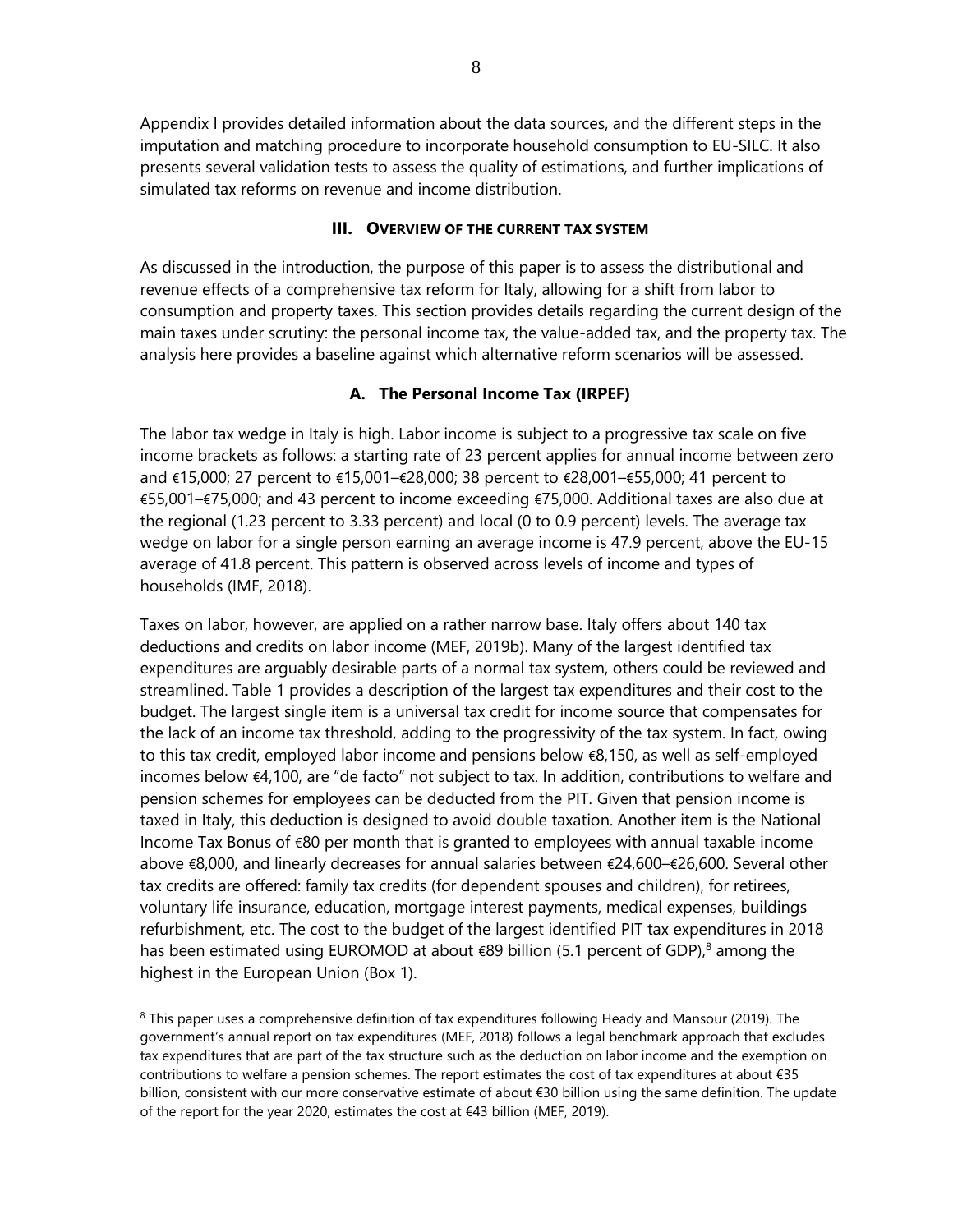| <b>Table 1. Largest PIT Tax Expenditures</b>                                                           |                    |                      |                                                                                                                                     |  |  |  |  |
|--------------------------------------------------------------------------------------------------------|--------------------|----------------------|-------------------------------------------------------------------------------------------------------------------------------------|--|--|--|--|
|                                                                                                        |                    | Revenue Loss         |                                                                                                                                     |  |  |  |  |
| Description                                                                                            | In billion<br>euro | In percent<br>of GDP | Comment                                                                                                                             |  |  |  |  |
| Tax credit for wage income from employment,<br>pensions, self-employment, and similar income.          | 33.7               | 1.9                  | This regime is a substitute for the fact that Italy<br>has no lower personal income tax threshold.                                  |  |  |  |  |
| Tax exemption for contributions to welfare<br>and pension schemes for employees and self-<br>employed. | 27.2               | 1.5                  | Pension contributions are excluded, and<br>pension income is taxed. Avoids double<br>taxation.                                      |  |  |  |  |
| Tax credit for dependent relatives.                                                                    | 10.3               | 0.6                  | This benefit is sometimes considered a measure<br>ability to pay and part of the benchmark system<br>rather than a tax expenditure. |  |  |  |  |
| National income tax bonus ( $\epsilon$ 80 bonus)                                                       | 8.0                | 0.5                  | Aimed at reducing the labor tax wedge at the<br>lower end of the income distribution.                                               |  |  |  |  |
| Tax credit for building refurbishment and<br>construction.                                             | 5.7                | 0.3                  | Considered to have welfare objective.                                                                                               |  |  |  |  |
| Tax credit for medical expenses and health<br>assistance services.                                     | 3.0                | 0.2                  | Considered to have welfare objective.                                                                                               |  |  |  |  |
| Tax credit on mortgage interest payments.                                                              | 1.2                | 0.1                  | Considered to have welfare objective.                                                                                               |  |  |  |  |
| Sum of largest PIT tax expenditures                                                                    | 89.1               | 5.1                  |                                                                                                                                     |  |  |  |  |
| Source: Authors' calculations based on EUROMOD for 2018.                                               |                    |                      |                                                                                                                                     |  |  |  |  |

#### **Box 1. PIT Tax Expenditures in the European Union**

Tax expenditures are government revenues foregone as a result of differential or preferential treatment, relative to some benchmark system, of specific sectors, activities, regions, or agents. They can take many forms, including allowances (deductions from the base), exemptions (exclusions from the base), rate relief (lower rates), credits (reductions in liability), and tax deferrals (postponing payment).

European Union countries apply numerous tax expenditures in personal income taxation. Cross-country comparisons are difficult in practice due to different definitional, classification and benchmark approaches. Moreover, there are limited data available or reliable which would allow for comparing the use of tax expenditures in EU member states. Nevertheless, a comprehensive crosscountry analysis of tax expenditures (OECD, 2010) suggests that their budgetary cost is non-negligible, ranging from about ½ percent of GDP in the Netherlands to close to 5 percent of GDP in Italy. This is not surprising given that tax expenditures are extensively used by governments as instruments for income redistribution as well as to encourage investment, employment and growth.

**PIT Tax Expenditures in the EU** (In percent of GDP)



A more recent study (European Commission, 2016)

assesses the revenue and distributive effects of four specific categories of preferential tax treatments affecting personal income taxation related to housing, pension, education, and health expenditures. For Italy, tax expenditures related to pensions include the deduction for contributions to the pensions scheme, the income tax credit on pension income, and the lower income tax on private pensions. Tax expenditures related to housing include the tax credit on mortgage interest payments and the tax credit for building refurbishment and construction. For health, the tax credit for medical expenses and health assistance services are considered. Simulations are carried out using EUROMOD, assuming that tax expenditures are eliminated in the reform scenario. The revenue loss due to only these categories of tax expenditures is estimated for Italy at about 3½ percent of GDP, among the highest in the EU (the average revenue loss among selected EU countries is estimated at about 2½ percent of GDP).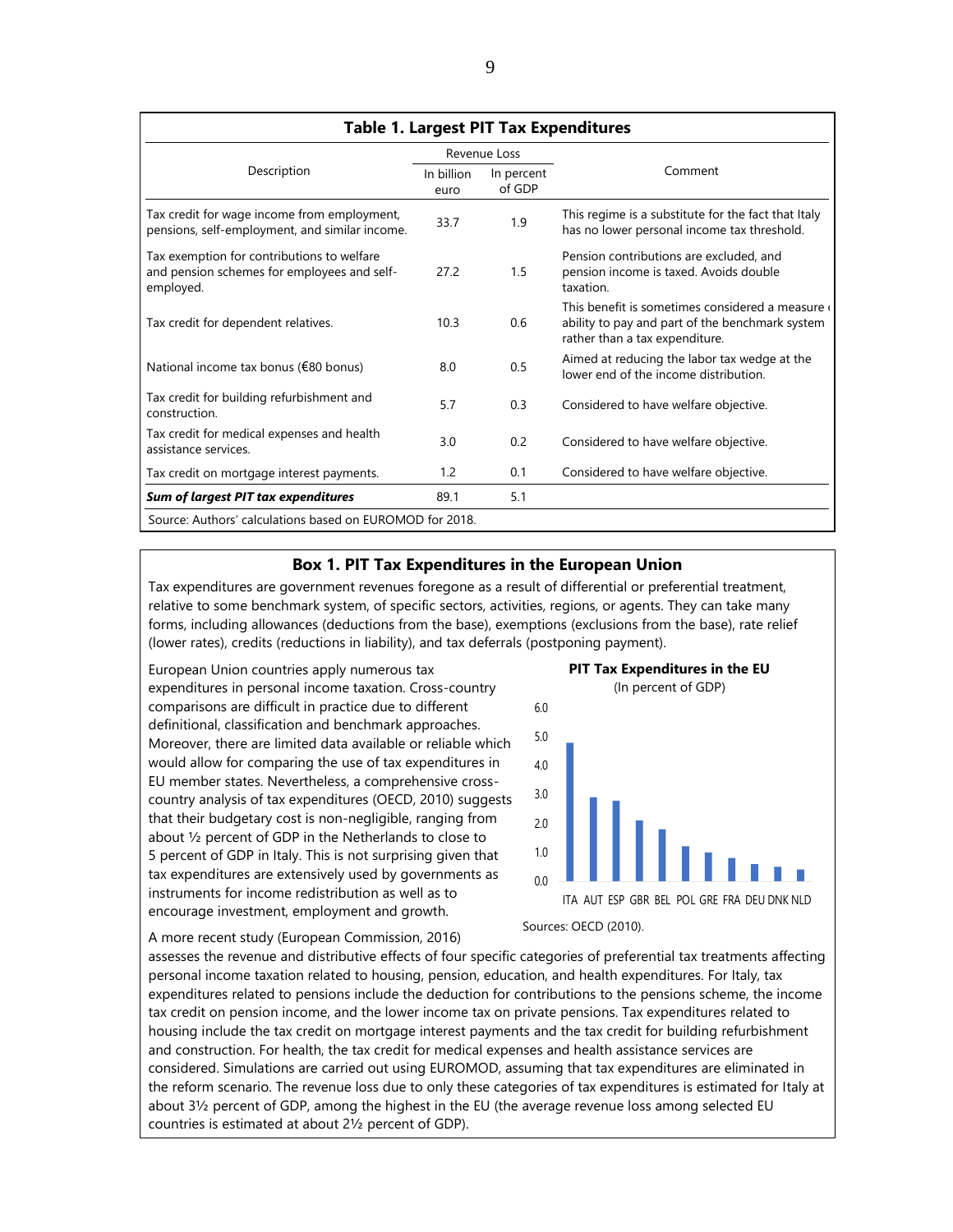The current structure of the Italian PIT is clearly progressive with respect to income. Based on its current design (tax rates, income brackets, and tax credits/deductions), the incidence of the PIT and its largest tax expenditures on different income groups is simulated in EUROMOD. For all Italian households, on average, the incidence of the PIT (net of tax credits and deductions) is about 20 percent of gross annual disposable income. The tax liability increases substantially with income, from about 2 percent of disposable income (about €100) in the first decile of the income distribution to about 29 percent (about €26,000) in the highest decile (Figure 1).



The interaction of multiple tax credits and deductions reduces to a great extent the incidence of the tax. Tax credits on income source as well as family tax credits contribute to the progressivity of the tax structure. Together, these two tax credits strongly reduce the incidence of the PIT for the first four deciles of the income distribution by increasing average household disposable income by about 10 percent. In contrast, their incidence on the three highest deciles falls below 4 percent. While desirable from a distributional perspective, family-related tax credits on dependent spouses may be undesirable from a labor supply perspective as it is an implicit subsidy for second income earners to remain outside of the labor market. The National income tax bonus is designed to benefit middle-income households the most. It increases disposable income of the second to seventh deciles by about 1.5 percent. Deductions for social security contributions, in contrast, reduce the progressivity of the tax structure by benefiting wealthy households relatively more. The contribution of this deduction to average household disposable income for the three highest income deciles (about 3.6 percent) doubles that of the first three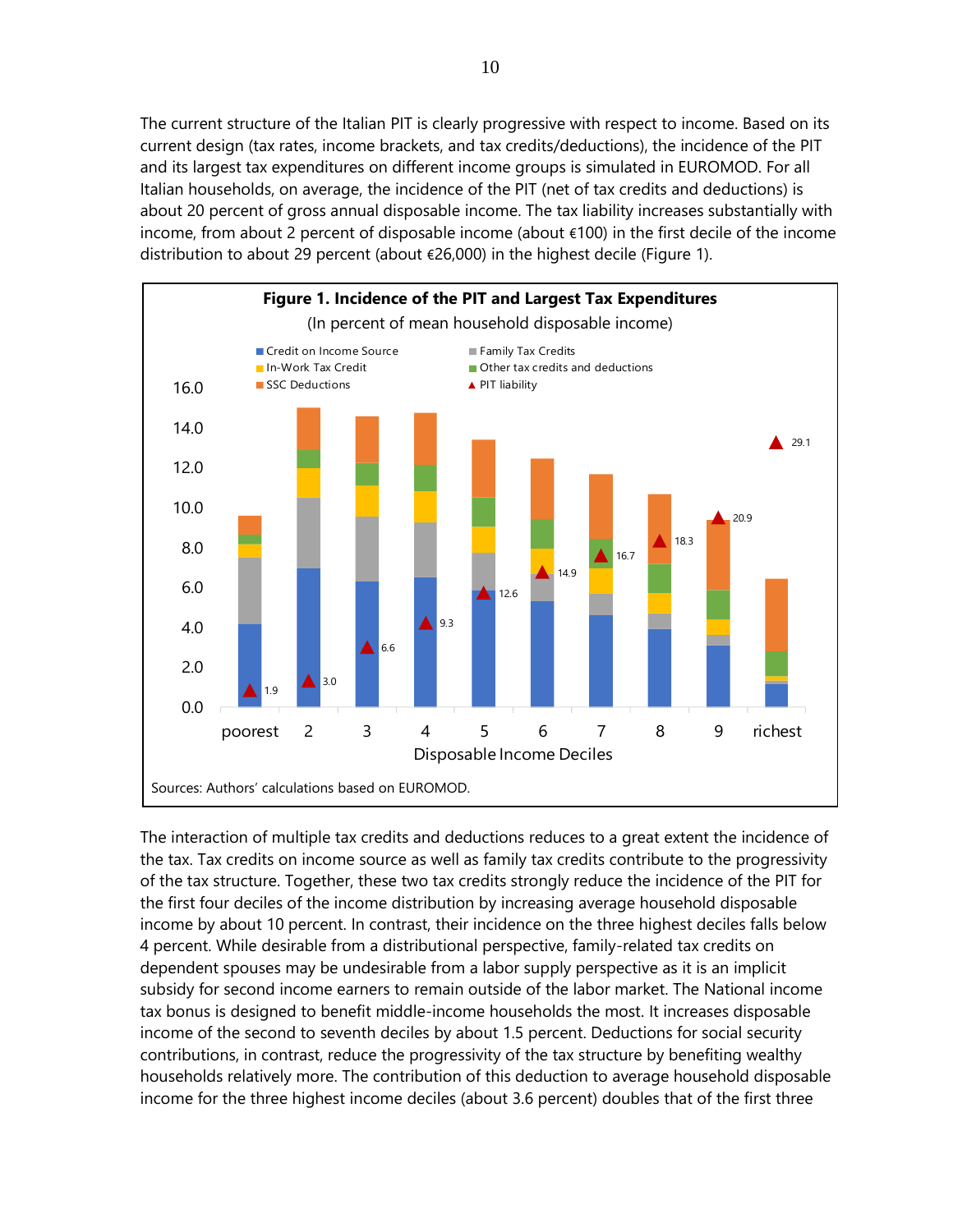deciles. Finally, several other tax credits and deductions (such as on building refurbishment, mortgage interest payments, or medical expenses), while costly in terms of revenue forgone, are not desirable from a distributional perspective. In fact, they tend to benefit wealthy households more, increasing disposable income from about 0.5 percent (first decile) to about 1.5 percent (highest deciles).

#### **B. The Value-Added Tax (VAT)**

Sales of goods and services not qualifying for a reduced rate or exemption are subject in Italy to a VAT standard rate of 22 percent. A reduced rate of 10 percent applies to selected goods including some food items, restaurants and hotels, pharmaceutical and medical products, energy products and recreational services. A reduced rate of 4 percent applies to food items, educational textbooks and newspapers, and school and company canteens. Exempt sales include actual rentals paid by tenants, dental, hospital, and other medical services, education, insurance, passenger transport (by sea, taxi, underground or tram), and postal services. While the standard VAT rate in Italy is above the EU-15 average of 21.6 percent, the widespread use of reduced rates and exemptions results in a significantly lower effective average VAT rate of about 10 percent, below the EU-15 average of 12 percent. These reduced rates and exemptions translate into a significant cost to the budget. Using the microsimulation model proposed in this paper, the revenue loss associated with taxing goods and services at a tax rate lower than the standard rate (the so-called policy gap) is estimated at about €22 billion (1.3 percent of GDP), and €27 billion (1.5 percent of GDP) for the reduced rates of 10 percent, and 4 percent, respectively. For the exempted goods, the revenue loss is estimated at about €18 billion (1 percent of GDP). These estimates are similar to those in Tyson (2014) and European Commission (2012a).

Equity concerns are one of the main reasons for taxing some goods and services at reduced rates. Poorer households tend to spend a larger share of their income on consumption than wealthier households, who tend to have a higher savings rate. Consequently, VAT payments disproportionally burden households at the bottom of the income distribution. The reduced rates therefore work to redistribute purchasing power from richer to poorer households softening the burden on the latter, thus making the VAT system less regressive (European Commission, 2012a). This notion is supported by the Italian data.

The incidence of the VAT is higher for poorer households (Figure 2). $9$  The VAT liability is estimated to decrease from about 12 percent of disposable income in the first two decile of the income distribution to below 9 percent for the highest deciles (Figure 2), in line with the findings in Curci and Savegnano (2019). In addition, the application of reduced rates and exemptions clearly reduces the incidence of the tax. Together, they increase disposable income by about 7 percent in the lowest deciles of the income distribution,<sup>10</sup> while about 4 percent in the highest

 $\overline{a}$ 

<sup>&</sup>lt;sup>9</sup> This conclusion no longer holds when the relationship between VAT payments and total consumption expenditures is considered (as discussed in IFS, 2011). Our estimates for Italy indicate that VAT payments in percent of household consumption increases from 12 to 13 percent from the lowest to the highest decile. In addition, wealthy households clearly pay more VAT (and benefit more from reduced rates and exemptions) when considered in absolute (euro) terms.

 $10$  That is, without VAT reduced rates and exemptions, the VAT liability would be 7 percent higher for the lowest deciles, about 19 percent.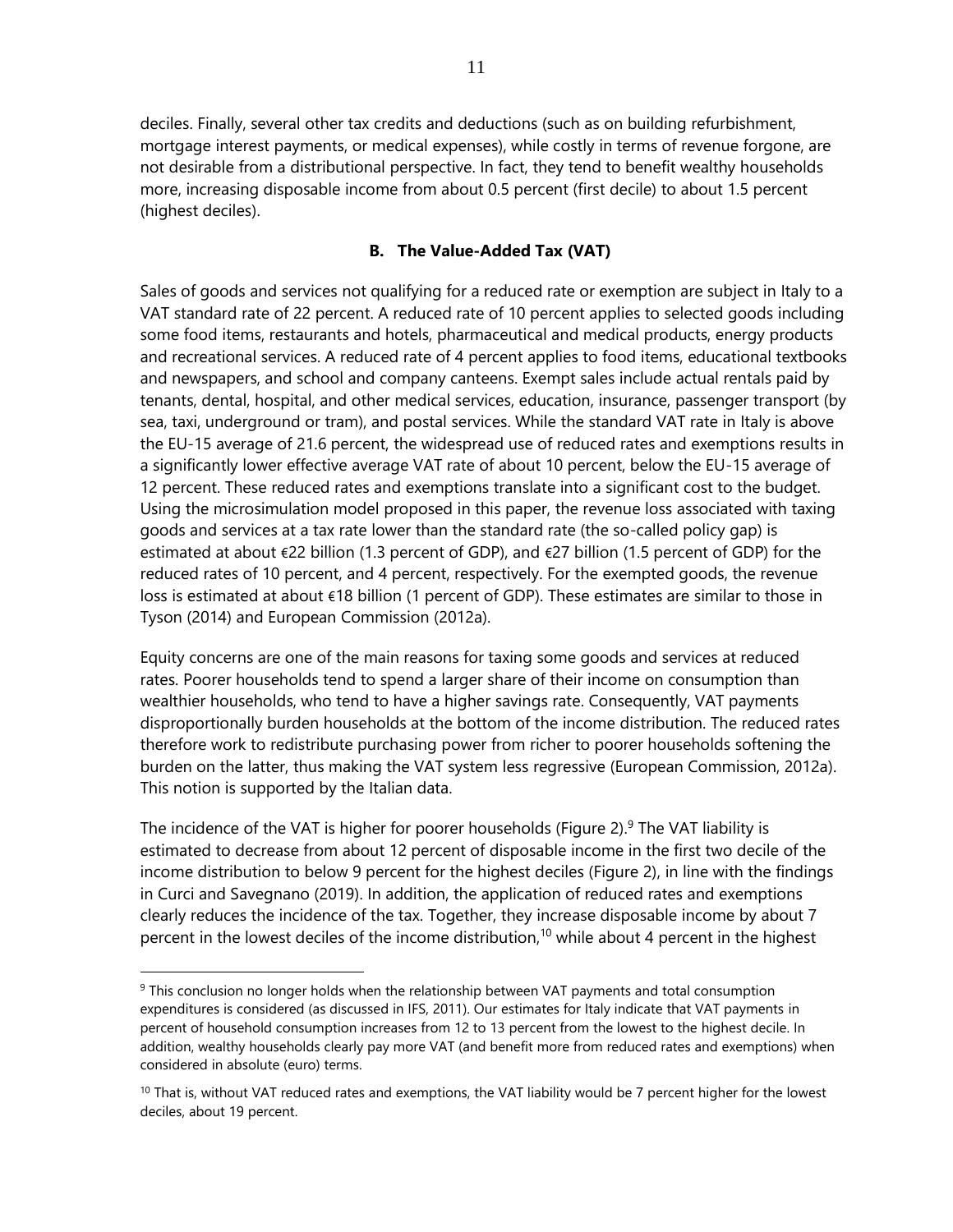deciles, which lowers the regressivity of the tax. The largest contribution to the lower tax incidence (and to the lower regressivity) comes from the application of the reduced rate of 4 percent, which increases disposable income of poorer families by about 3 percent, while only about 1 percent for the wealthiest.



The application of reduced rates and exemptions in Italy is generally targeted to categories of goods largely consumed by poorer households. This is the case, for example, for basic foods (Table 2, Column 1), subject to an average VAT rate of 6.5 percent,<sup>11</sup> where the poorer households consume the highest share of their income (about 30 percent), twice as high as the share consumed by the wealthiest households. Similarly, the reduced rate of 10 percent applied on energy products and drinking water together with the exemption on rental fees (Column 4) is targeted to benefit poorer households that consume about 20 percent of their income on these goods and services. Following a similar logic, categories of goods with an overall low consumption share (alcoholic beverages and tobacco, clothing, communications), or those for which consumption increases as a share of income (transport, recreation and culture), are subject to an average VAT rate equal or close to the standard rate of 22 percent. In contrast, the application of exemptions and reduced rates to some categories of goods does not seem to be well targeted. Especially the reduced rate of 10 percent applied on restaurants and hotel stays (Column 11) clearly benefits wealthy households the most.

<sup>&</sup>lt;sup>11</sup> All goods in this category are subject to VAT rates of 4 percent and 10 percent.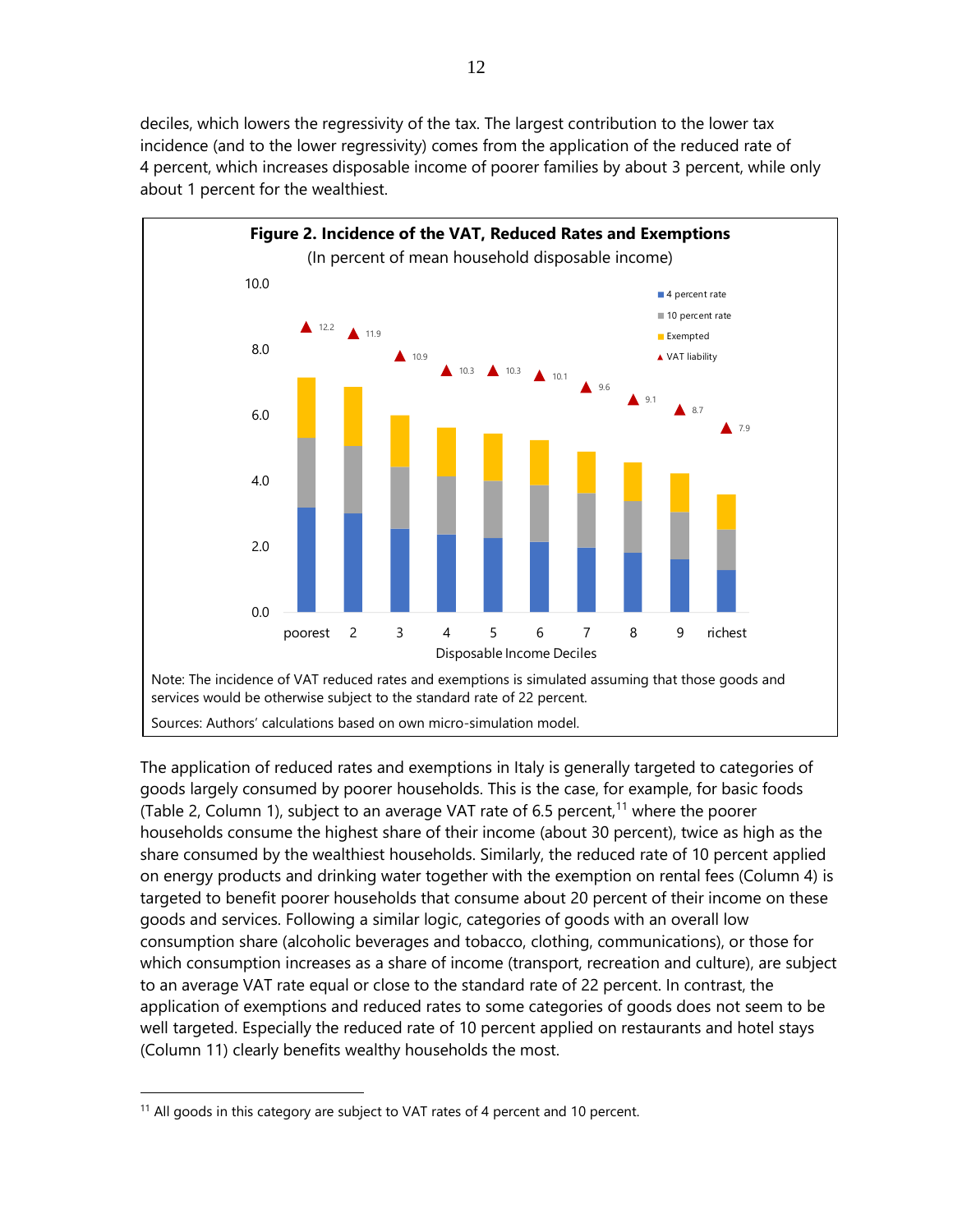|           | Food and<br>non-<br>alcoholic<br>beverages | Alcoholic<br>beverages<br>and<br>tobacco | Clothing<br>and<br>footwear | Home<br>fuels,<br>electricity,<br>rents | Furniture<br>and<br>home<br>services | Health | Transport | Communication | Recreation<br>and<br>culture | Education | Hospitality<br>and<br>catering | Other |
|-----------|--------------------------------------------|------------------------------------------|-----------------------------|-----------------------------------------|--------------------------------------|--------|-----------|---------------|------------------------------|-----------|--------------------------------|-------|
|           | (1)                                        | (2)                                      | (3)                         | (4)                                     | (5)                                  | (6)    | (7)       | (8)           | (9)                          | (10)      | (11)                           | (12)  |
| Decile 1  | 30.7                                       | 2.5                                      | 4.7                         | 23.3                                    | 4.6                                  | 6.8    | 7.8       | 4.1           | 4.2                          | 0.3       | 3.6                            | 7.4   |
| Decile 2  | 29.0                                       | 3.1                                      | 4.3                         | 22.1                                    | 4.9                                  | 6.2    | 8.7       | 3.7           | 4.1                          | 0.4       | 3.6                            | 7.2   |
| Decile 3  | 24.4                                       | 2.2                                      | 4.7                         | 18.9                                    | 5.0                                  | 5.5    | 8.0       | 3.2           | 4.3                          | 0.4       | 4.0                            | 7.3   |
| Decile 4  | 22.5                                       | 2.2                                      | 4.6                         | 17.0                                    | 3.7                                  | 4.9    | 9.3       | 2.9           | 4.1                          | 0.5       | 4.3                            | 6.9   |
| Decile 5  | 21.2                                       | 2.1                                      | 4.7                         | 15.7                                    | 3.7                                  | 5.2    | 9.3       | 3.0           | 5.0                          | 0.4       | 4.7                            | 7.0   |
| Decile 6  | 20.0                                       | 2.0                                      | 4.7                         | 13.6                                    | 3.9                                  | 4.6    | 10.6      | 2.9           | 4.7                          | 0.5       | 5.0                            | 7.2   |
| Decile 7  | 18.3                                       | 2.1                                      | 4.8                         | 11.7                                    | 4.4                                  | 4.2    | 10.0      | 2.7           | 5.0                          | 0.5       | 5.1                            | 6.6   |
| Decile 8  | 16.8                                       | 1.8                                      | 4.6                         | 10.7                                    | 4.3                                  | 3.9    | 9.6       | 2.5           | 4.7                          | 0.5       | 5.0                            | 6.7   |
| Decile 9  | 14.7                                       | 1.6                                      | 4.4                         | 9.7                                     | 3.3                                  | 4.0    | 10.4      | 2.1           | 5.0                          | 0.6       | 4.9                            | 6.6   |
| Decile 10 | 11.3                                       | 1.3                                      | 4.1                         | 7.5                                     | 3.4                                  | 3.4    | 11.0      | 1.5           | 5.2                          | 0.7       | 4.6                            | 6.1   |
| VAT rate  | 6.5                                        | 22.0                                     | 22.0                        | 16.5                                    | 17.6                                 | 14.4   | 17.3      | 21.1          | 18.4                         | 2.6       | 11.4                           | 20.6  |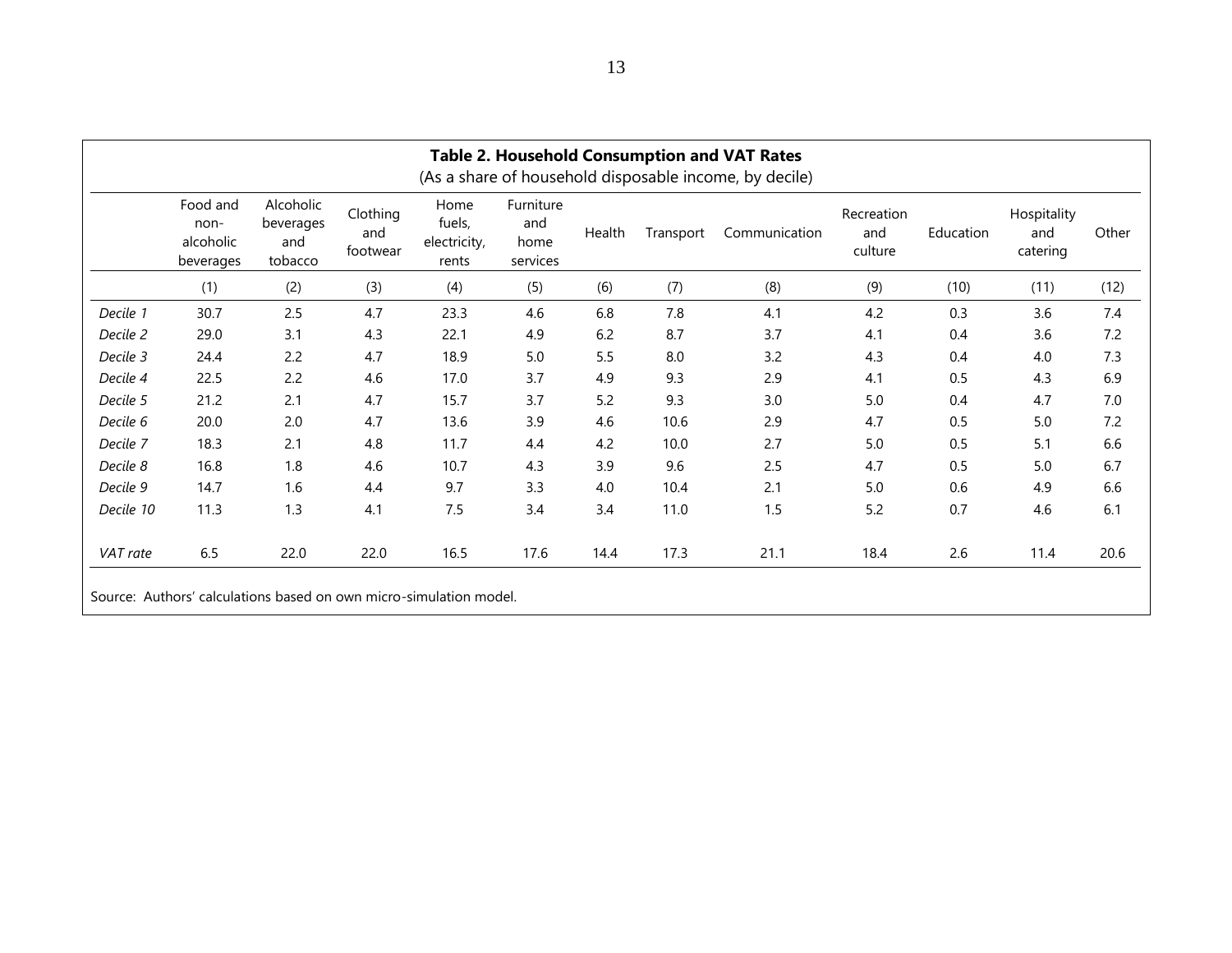#### **C. The Immovable Property Taxes**

The Italian tax on owned real estate is composed of two different taxes: a municipal tax on the ownership of the property (IMU), and the tribute for indivisible service (TASI), such as lighting and road maintenance.<sup>12</sup> The main features of the tax can be summarized as follows:

- **Tax base.** The taxes are levied depending on the type of property. Properties classified as "main residence" (or owner-occupied houses) are currently exempt from IMU and TASI, unless they are luxury homes (stately homes, villas, castles and buildings with high artistic and historic value). Second homes (either vacant or rented), as well as commercial property are subject to both taxes. Rural land is only subject to IMU, except in the case of land owned by small independent farmers.
- *Valuation system.* The current property valuation system is based on estimates of market rental values from 1988–89. This is an estimate of what the "normal" rental value of the subject property would be as of 1988–89, which is the average value for similar properties in the same general location. It is based on basic characteristics such as location and building type (no information is used on the type of construction, building condition, or age of building). To address outdated property values, the government implemented an ad-hoc correction through the application of multiplicative factors to the tax base. First the cadastral value of all properties was increased by 5 percent (multiplied by 1.05). This amount was then further increased applying property-specific coefficients (1.6 for houses, and between 1.055–1.4 for other types of properties (commercial, industrial, land, etc.)).
- *Tax rates.* For the IMU, a basic tax rate of 0.76 percent is applied on the updated cadastral value, but each municipality has the flexibility to adjust the tax rate in the range between 0.46–1.06 percent. For the TASI, the national standard rate is equal to 0.1 percent, and municipalities can adjust the rate in the range between 0–0.33 percent. However, the sum of the IMU and TASI rates cannot exceed the maximum IMU rate.

The current design of the Italian tax on immovable property is regressive with respect to income. While revenue collection (essentially all from non-primary residences) is broadly in line with that of other advanced economies (about 1 percent of GDP in 2018), the property tax liability decreases with income, from about 5 percent of household disposable income in the first decile of the income distribution to about 2 percent in the highest deciles (Figure 3). The current exemption on main residences (equivalent to about 0.2 percent of GDP) contributes to a slightly less regressive tax structure, while reducing the overall incidence of the property tax. The exemption increases disposable income by about 0.9 percent in the lowest decile of the income distribution, while about 0.3 percent in the highest decile. That is, without the exemption, the incidence of the tax would increase to 5.7 percent of disposable income among poorer households, and to 2.4 percent among the wealthiest families.

 $\overline{a}$ 

 $12$  In addition, municipalities charge a garbage tax (TARI) determined on the basis of the quantity and quality of waste produced or by productivity coefficients.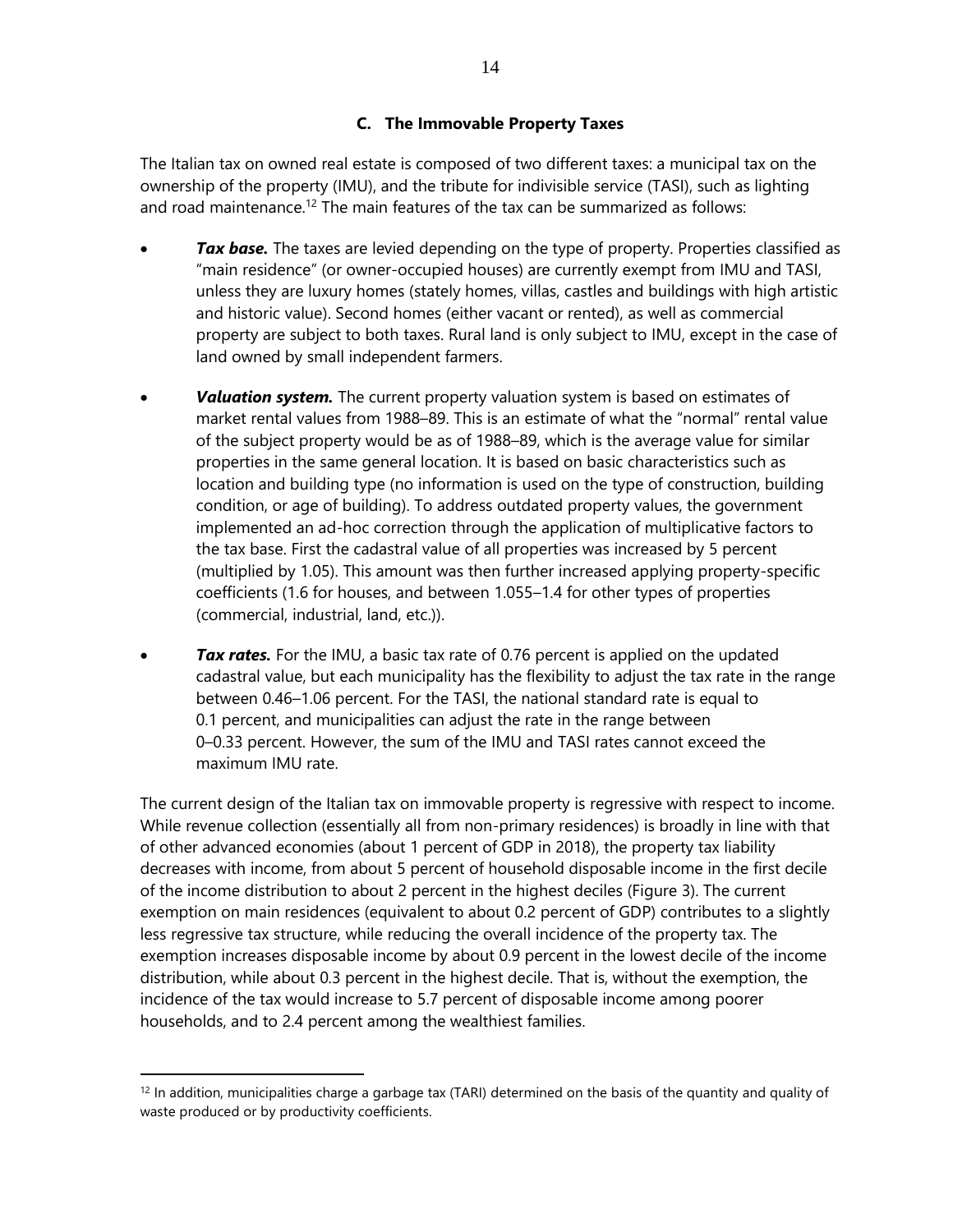

Sources: Authors' calculations based on EUROMOD.

The current valuation system explains the regressive structure of the property tax (as discussed, for example, in IMF (2012)). Despite the revaluation (based on multiplicative factors), the taxable values of many properties remain well below market value. The national average ratio of market to taxable value is still 2.1 for primary residences and other dwellings, with a large variation across regions (Table 3). In addition, there is a strong negative relationship between the assessment ratios—the percentage of market value captured by the taxable value—and the average market value in each region (Figure 4.1). Since all housing property is subject to the same tax rate (within a class), the implication of this negative relationship is that, as the market value of properties increases, the effective average tax rate declines. Finally, there is, as expected, a positive relationship between household disposable income and the average market value in each region (Figure 4.2). As a result, the effective average tax rate declines with income. This asymmetry between market and taxable values, and the variability across the country, makes the current cadastral system unfair and inefficient. Common adjustment factors are not suitable to overcome disparities in assessed values and cannot address equity concerns.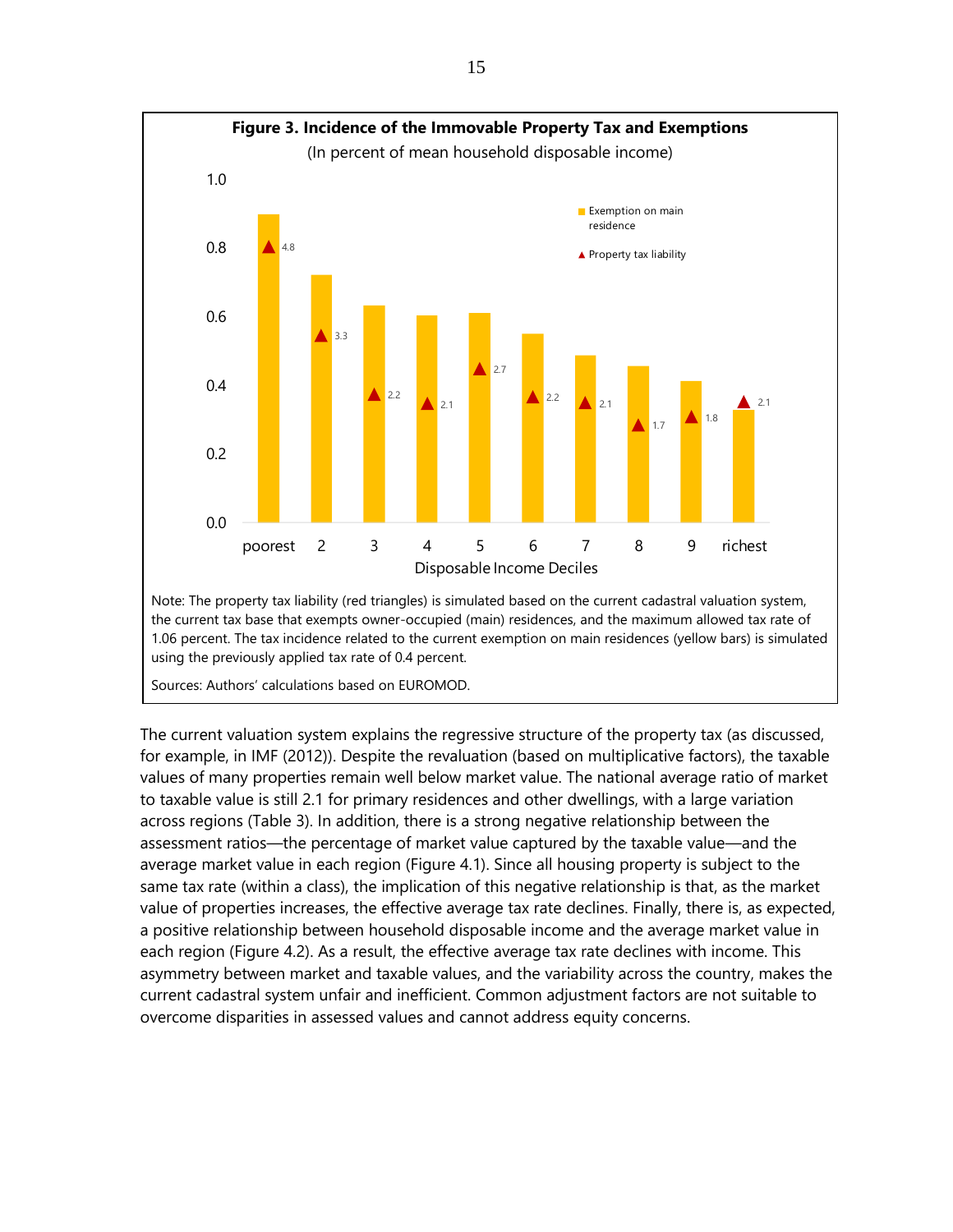| (By region, 2014)     |                                      |                                              |                                      |                                              |  |  |  |
|-----------------------|--------------------------------------|----------------------------------------------|--------------------------------------|----------------------------------------------|--|--|--|
|                       |                                      | <b>Primary Dwelling</b>                      | <b>Other Housing</b>                 |                                              |  |  |  |
| Region                | Average<br>Market Value<br>(In euro) | Ratio of Market<br>Value to<br>Taxable Value | Average<br>Market Value<br>(In euro) | Ratio of Market<br>Value to Taxable<br>Value |  |  |  |
| Piemonte              | 174,452                              | 1.83                                         | 131,897                              | 1.98                                         |  |  |  |
| Valle d'Aosta         | 292,764                              | 2.26                                         | 177,661                              | 2.36                                         |  |  |  |
| Lombardia             | 176,511                              | 2.09                                         | 145,928                              | 2.19                                         |  |  |  |
| Trentino Alto Adige   | 335,738                              | 3.22                                         | 250,673                              | 3.34                                         |  |  |  |
| Veneto                | 192,830                              | 2.17                                         | 148,451                              | 2.22                                         |  |  |  |
| Friuli Venezia Giulia | 151,104                              | 1.67                                         | 115,079                              | 1.80                                         |  |  |  |
| Liguria               | 272,542                              | 2.16                                         | 181,550                              | 2.20                                         |  |  |  |
| Emilia Romagna        | 193,869                              | 1.96                                         | 152,059                              | 2.03                                         |  |  |  |
| Toscana               | 244,952                              | 2.37                                         | 177,054                              | 2.38                                         |  |  |  |
| Umbria                | 151,314                              | 1.88                                         | 103,179                              | 1.90                                         |  |  |  |
| Marche                | 172,195                              | 2.35                                         | 116,595                              | 2.35                                         |  |  |  |
| Lazio                 | 268,392                              | 2.02                                         | 171,616                              | 2.06                                         |  |  |  |
| Abruzzo               | 148,172                              | 1.84                                         | 94,951                               | 1.82                                         |  |  |  |
| Molise                | 112,270                              | 1.53                                         | 61,992                               | 1.65                                         |  |  |  |
| Campania              | 205,549                              | 2.29                                         | 138,059                              | 2.32                                         |  |  |  |
| Puglia                | 138,398                              | 1.72                                         | 88,318                               | 1.75                                         |  |  |  |
| <b>Basilicata</b>     | 105,476                              | 1.89                                         | 54,318                               | 1.93                                         |  |  |  |
| Calabria              | 115,280                              | 1.97                                         | 64,287                               | 1.99                                         |  |  |  |
| Sicilia               | 142,927                              | 2.07                                         | 89,312                               | 2.11                                         |  |  |  |
| Sardegna              | 163,316                              | 2.20                                         | 101,185                              | 2.28                                         |  |  |  |
| All Italy             | 190,550                              | 2.08                                         | 134,764                              | 2.14                                         |  |  |  |





Sources: Authors' calculations.

Note: Data on market value (simple average of primary and other housing) as well as the assessment ratio (1/ratio of market to taxable value) taken from Table 3. Data on disposable income by region from SHIW.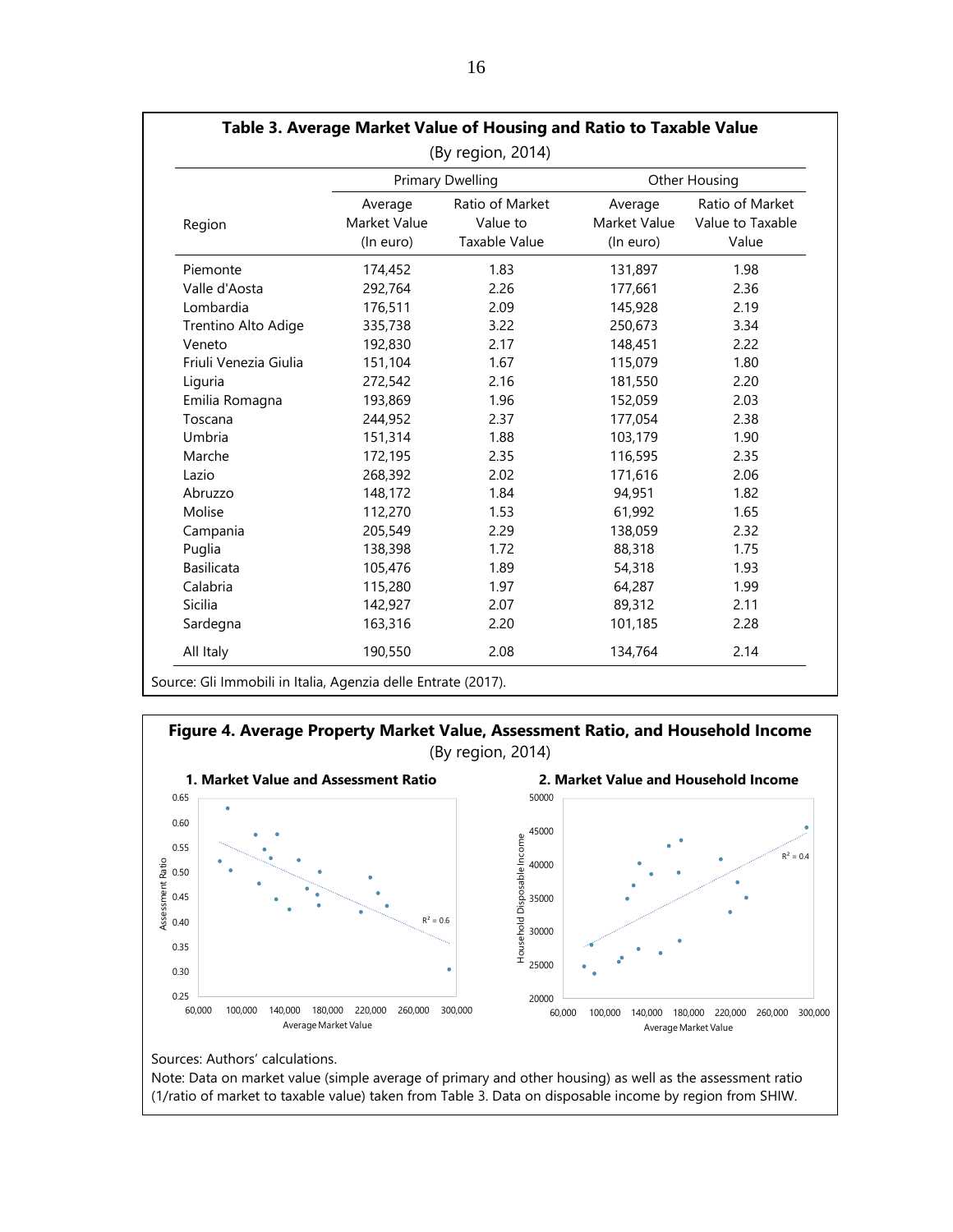#### **IV. REFORM SCENARIOS AND SIMULATION RESULTS**

In this section, a tax reform for Italy that shifts taxation from income to consumption and property is proposed. The revenue and income distribution effects of such a reform are simulated. The benchmark for the proposed reform, as discussed above, is a reduction in the overall tax burden on labor income in Italy toward the current average level of other EU-15 countries. To make this reform revenue-neutral, alternative reform options are proposed to increase the revenue from the VAT and property taxes. Reform options are guided by the principles of reducing complexity, broadening the tax base, and lowering marginal tax rates.

#### Reform scenarios:

 $\overline{a}$ 

- *(1) Design options for a PIT reform.* Simulations for a personal income tax reform aim at simplifying its current structure by proposing a reduction in the number of taxable income brackets, while streamlining the number of credits and deductions. To lower the tax burden on labor income, a reduction in marginal tax rates is proposed, while preserving the progressivity of the current system. Alternatively, the distributional implications of a flatter income tax reform are assessed. Alternative options are simulated for a PIT reform that targets an overall reduction in the tax wedge on labor income by 4.5 percentage points, the equivalent to 2 percent of GDP in budget revenue.
- *(2) VAT and property tax reform*. The implications of different combinations of VAT and property tax reform options are simulated to assess their revenue potential, as well as their impact on income distribution. For the VAT, reforms are simulated in which the number of reduced rates and exemptions are streamlined, in combination with a reduction in the standard rate. For the tax on immovable property, a revaluation of the tax base defined by the market value of the property is simulated. This simulated revaluation allows for substantial tax rate reductions for comparable revenue
- *(3) Distributive effects of a revenue*-neutral shift in taxation. Finally, the income distribution properties of a revenue-neutral shift in taxation away from labor income taxation is simulated for alternative VAT and property tax reform options.

#### **A. Simulation of a Personal Income Tax Reform**

Two alternative PIT reform options are evaluated that produce the same estimated average reduction in the tax wedge on labor of 4.5 percent. The net cost of the reform proposals to the budget is estimated at about €36 billion (2 percent of GDP).

**Reform 1: A PIT reform for the low- and middle-income households.** This reform aims at simplifying the PIT structure, while broadening the tax base and preserving the progressivity of the tax rate structure.<sup>13</sup> The new tax structure reduces the number of tax brackets to four. It lowers the tax rate on the first taxable income bracket to 9 percent (from 23 percent), preserves

 $<sup>13</sup>$  Ceteris paribus, reducing the PIT rates typically increases income inequality as lower income groups pay no or</sup> little income tax due to the interaction of tax credits and deductions. As a result, even if only the tax rate on the lowest taxable income bracket is reduced, high income households benefit disproportionally more. To maximize the benefit to low- and middle-income households, while keeping the overall cost of the reform at 2 percent of GDP, the proposed reform significantly reduces the tax rate on the first taxable income bracket while increasing the tax rate on the highest taxable income brackets.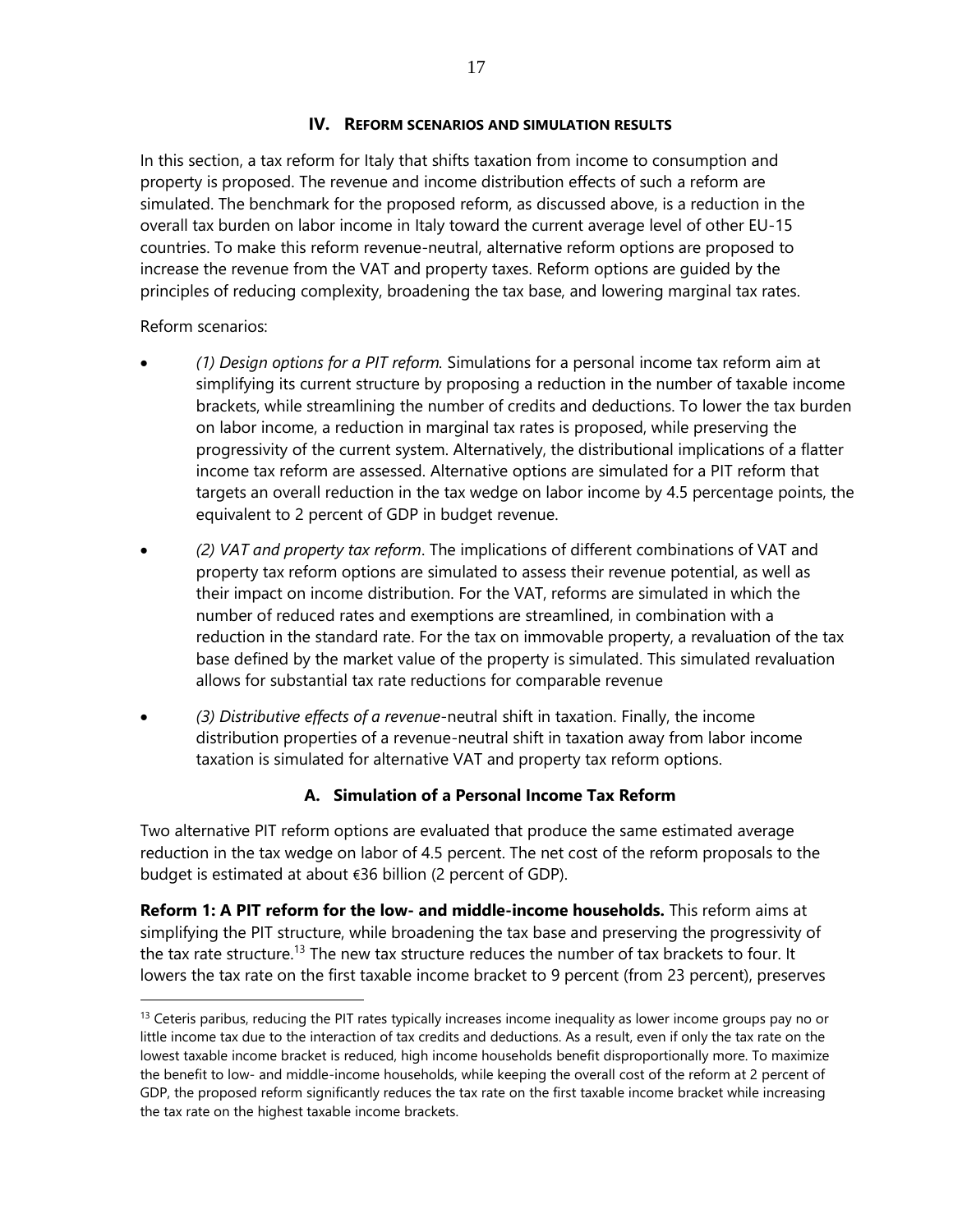the second bracket (income between 15,000–28,000) at 27 percent, increases the tax rate on the third bracket (for incomes between 28,000–55,000) to 41 percent (from 38 percent), and merges the last two brackets into one bracket for income above 55,000 at 44 percent. In addition, the National Income Tax Bonus (the €80 bonus) and the tax credit for building refurbishment and construction are eliminated. <sup>14</sup>

This reform would benefit low- and middle-income households the most. Simulations using EUROMOD suggest that this reform would increase the disposable income of households between the third- and seventh-income deciles (with incomes between 20,000–40,000) by about 5.5 percent, twice as high as the benefit for the wealthiest households (Figure 5). While all households along the income distribution would pay lower taxes, middle-income groups get the highest reduction in PIT liability (Figure 6). In addition, households with incomes below 20,000 virtually pay no income tax due to the lower tax rate and the interaction of tax credits and deductions. In absolute (euro) terms, however, the proposed reform still benefits wealthier families more, as they pay a lower tax rate on the first part of their income. While annual disposable income increases by about €820 for the lowest five deciles of the income distribution, it increases by about €1,600 for the highest three deciles.

Alternative base-broadening options could be considered. The elimination of the National Income Tax Bonus, simulated with this reform option, may have the advantage of addressing labor-supply distortions created by the large variability of the effective marginal income tax rates that derive from regulatory stratifications (in part explained by the design of this tax credit) (Impact Assessment Office, 2017). The proposed elimination of the tax credit for building refurbishment and construction is motivated by equity considerations, given that it is a relatively costly tax expenditure that benefits wealthy households relatively more.

**Reform 2: A flatter PIT reform.** Several proposals (Baldini and Rizzo, 2018) have discussed the possibility of a flatter PIT structure with two tax brackets and lower tax rates. To assess the implications of such a reform, a flatter PIT reform option is simulated using a simplified structure consisting of two tax brackets: taxable income below 30,000 is subject to a tax rate of 15 percent, while taxable income above 30,000 is subject to a tax rate of 44 percent. As in the previous reform proposal, the cost of this reform is compensated with the elimination of the National Income Tax Bonus and the tax credit for building refurbishment and construction. In contrast to the previous reform, this flatter PIT structure is clearly more regressive. Figure 5 shows how this flatter PIT reform compares with the proposed reform above. In absolute (euro) terms, the flatter reform benefits wealthier families significantly more. It increases average annual disposable income of households in the first five deciles of the income distribution by about €530, while by about €2,700 for the highest three deciles. When assessed relative to disposable income, the flatter PIT also benefits wealthier families relatively more than in the previous reform—thus lowering their resulting tax liability. Disposable income of middle-income households is estimated to increase by about 3.5 percent, while it increases by about 5 percent among the highest three deciles. Simulations suggest that an even flatter PIT reform proposal (for instance, with rates at 15 and 20 percent) would be exponentially costlier to the budget, and highly regressive (IMF, 2019).

 $\overline{a}$ 

<sup>&</sup>lt;sup>14</sup> The proposed changes to the tax structure (tax brackets and rates only) have a cost to the budget estimated at about €50 billion. The elimination of the National Income Tax Bonus and the tax credit on refurbishment and construction produce savings of €8.0 billion, and €5.7 billion, respectively.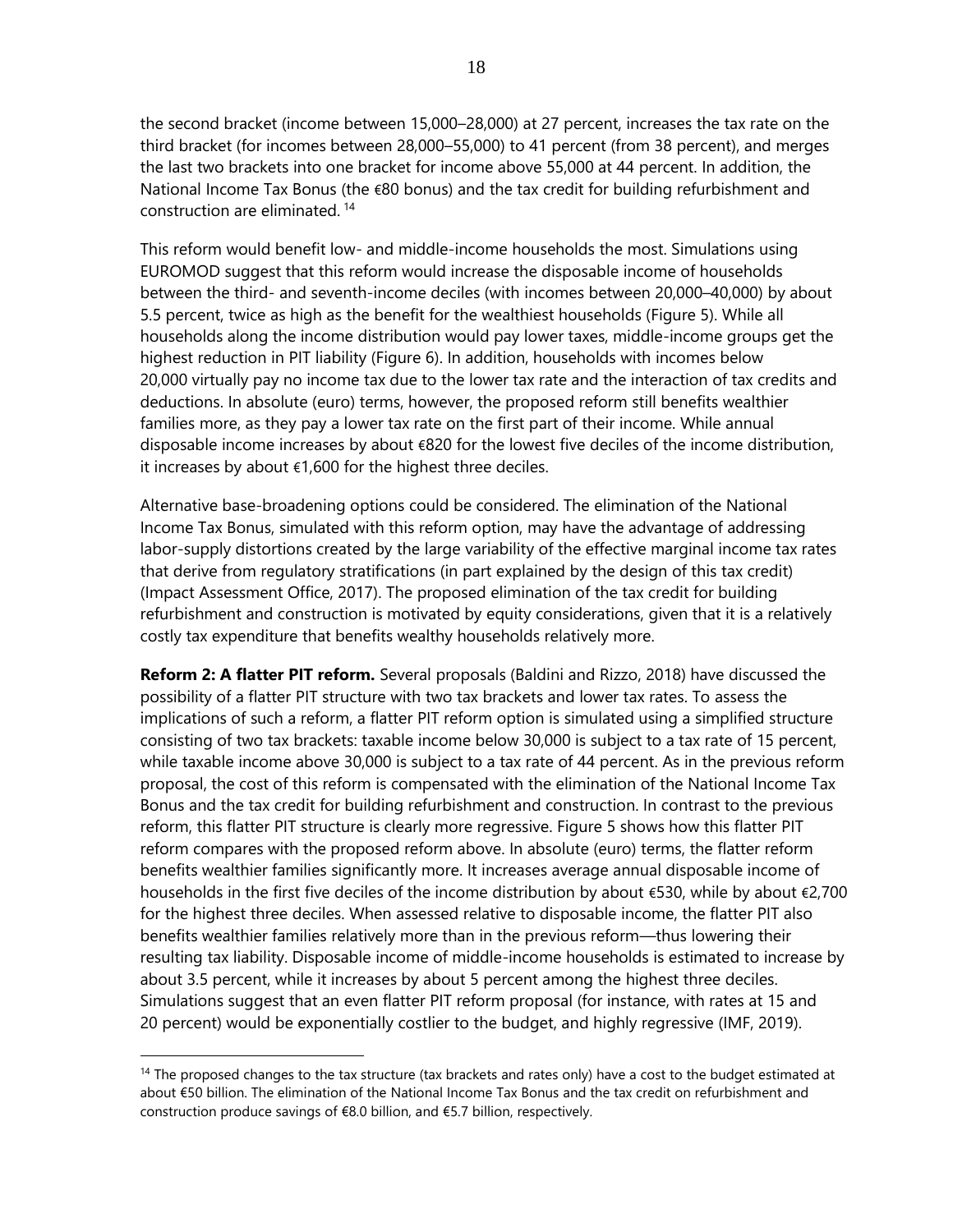

change in disposable income both in monetary values (euro); and as in percentage of disposable income. Sources: Authors' calculations based on EUROMOD.



19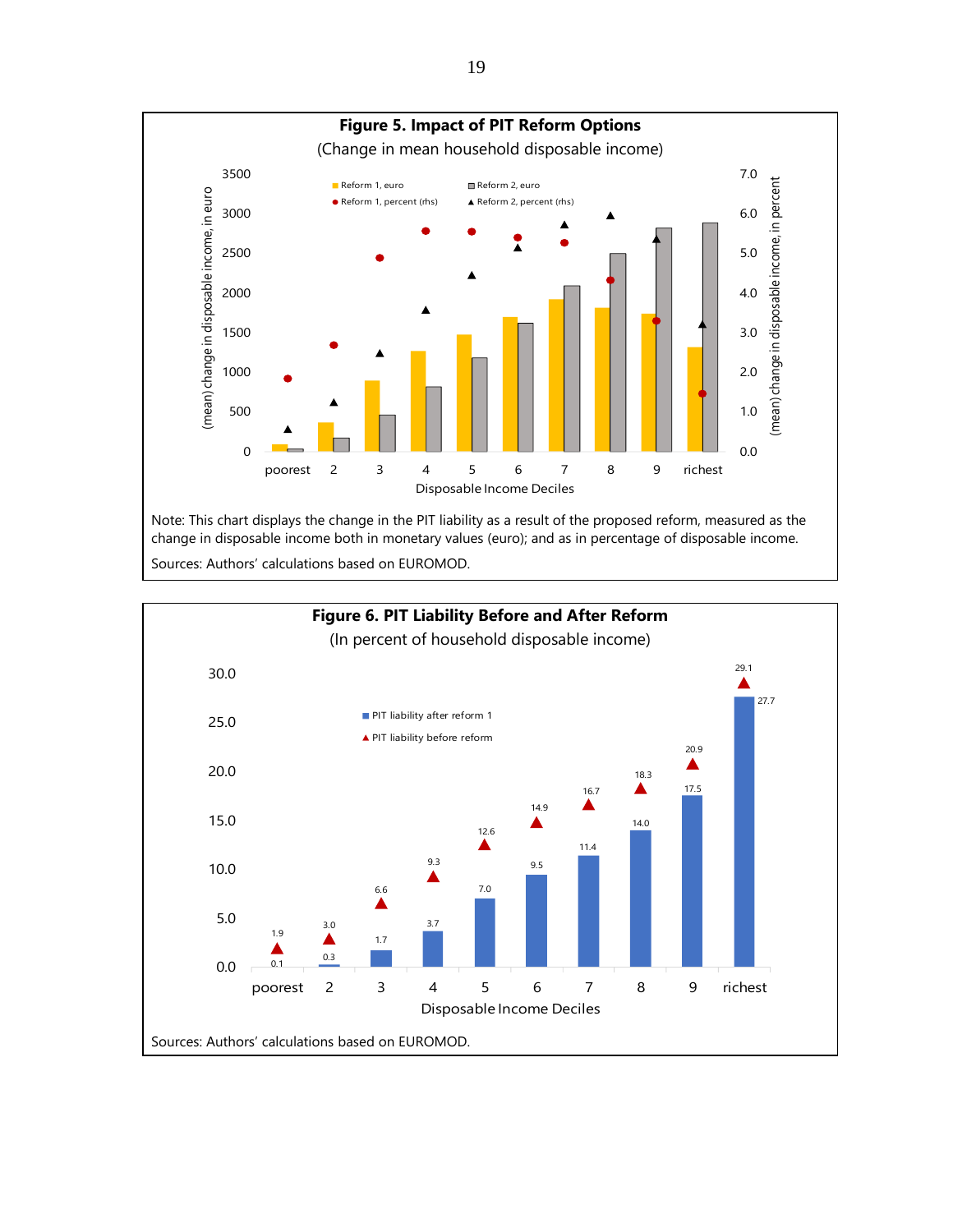#### **B. Simulation of a VAT Reform**

Base-broadening VAT reform options are evaluated, in combination with changes to the standard VAT rate. The proposed reforms are designed to generate additional revenue to the budget in order to compensate half- or the full cost of the income tax reform (1–2 percent of GDP), while minimizing the impact on the poorer households.<sup>15</sup>

**A base-broadening revenue-neutral VAT reform.** As a benchmark for further reforms, the income distribution implications of a revenue neutral VAT reform are first simulated. Two alternative base-broadening reform alternatives are considered: eliminating the reduced rate of 4 percent in combination with a reduction of the standard rate to 17.5 percent; and eliminating the reduced rate of 10 percent in combination with a reduction of the standard rate to 18.5 percent. The standard rate reduction has been calibrated to simulate a revenue neutral reform in both cases.

A base-broadening revenue-neutral VAT reform that eliminates the reduced rate of 10 percent (and lowers the standard rate to 18.5 percent) is largely neutral for income distribution (Figure 7). Disposable income—and thus the VAT liability—is mostly unchanged along income levels. In contrast, a revenue-neutral reform that eliminates the reduced rate of 4 percent (and lowers the standard rate to 17.5 percent) is regressive. It redistributes income from poorer to wealthier



Note: This chart displays the change in the VAT liability as a result of a revenue-neutral reform, measured as the change in disposable income both in monetary values (euro); and as in percentage of disposable income. The revenue-neutral reform is calibrated assuming that goods and services currently subject to either the reduced rate of 4 percent (or 10 percent) are now subject to the proposed standard rate of 17.5 percent (or 18.5 percent).

Sources: Authors' calculations based on own micro-simulation model.

 $\overline{a}$ 

<sup>&</sup>lt;sup>15</sup> The revenue implications of VAT tax reforms differ somewhat (0.1–0.3 percent of GDP) depending on the extent to which households modified their consumed quantities in response to price changes. For the simulations, reform options are calibrated to generate the target revenue in the mid-point between the two alternative approaches (fixed quantities and fixed expenditure shares).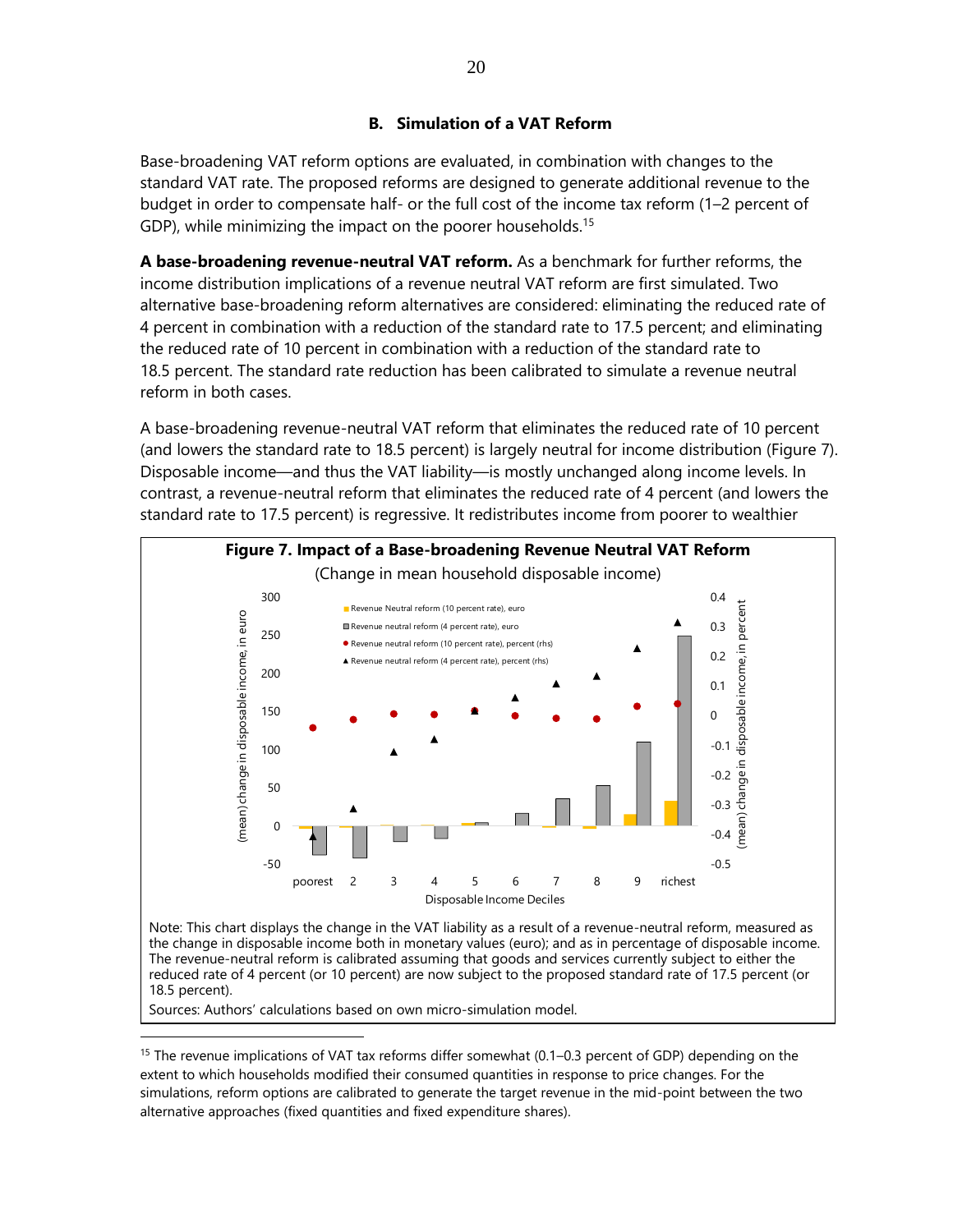households by an estimated 0.4 percent of disposable income. In absolute (euro) terms, the reform reduces the disposable income of the two lowest deciles by about €50, while it increases that of the highest decile by about €250. As indicated in Section III.B, this result is explained by the fact that the reduced rate of 4 percent is targeted to categories of goods largely consumed by poorer household. This is not always the case for the reduced rate of 10 percent, thus eliminating it in combination with a reduction in the standard rate has a relatively neutral impact on income distribution.

**A base-broadening VAT reform for higher revenue.** Two alternative reforms are simulated: eliminating the reduced rate of 10 percent in combination with a reduction of the standard rate to 21 percent, to generate additional revenue of about 1 percent of GDP; and eliminating the reduced rate of 10 percent in combination with an increase of the standard rate to 24 percent, to generate additional revenue of about 2 percent of GDP.<sup>16</sup>

Revenue-increasing VAT reforms are regressive, and the negative impact on income distribution increases proportionally with revenue. A VAT reform that targets a 1 percent of GDP in additional revenue reduces disposable income of poorer households (in the first two deciles) by about 1.5 percent (Figure 8), while slightly below 1 percent for wealthier households (highest two deciles).



Sources: Authors' calculations based on own micro-simulation model.

 $\overline{a}$ 

<sup>16</sup> In addition, a reform option was calibrated to simulate the safeguard clause in the Italian 2019 budget, that envisaged an increase of the standard rate to 25.2 percent, in combination with an increase of the reduced rate of 10 percent to 13 percent. The revenue impact of this reform is estimated at 1.3 percent of GDP, identical to estimates reported by the Italian authorities (BOI, 2019). The distributive effects are slightly worse than those obtained for the proposed reform (for a 1 percent of GDP in additional revenue). For poorer households, disposable income decreases by about 1.7 percent, while for wealthier households it decreases by about 1.2.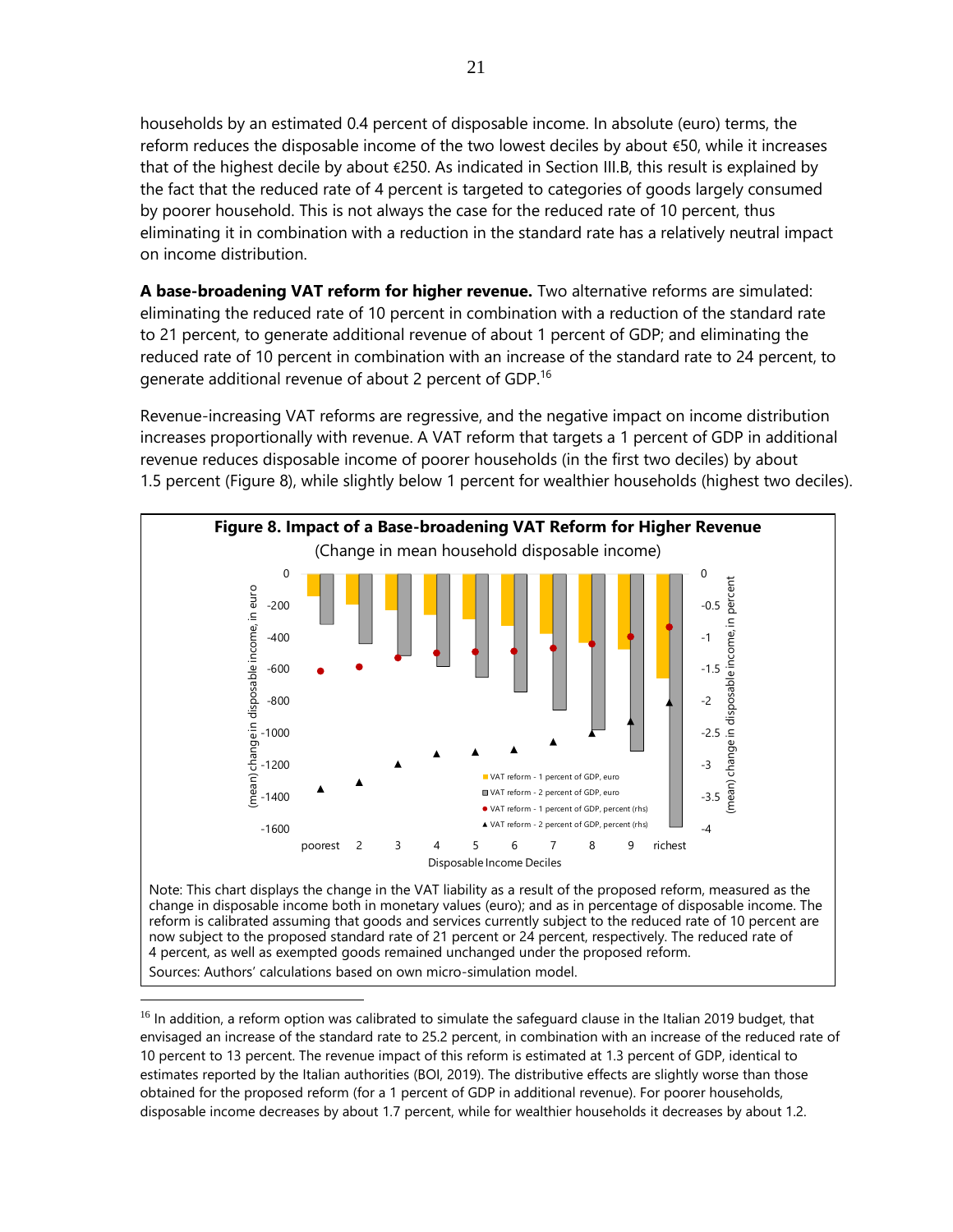This would translate into a resulting VAT liability of close to 14 percent of household disposable income among poorer households, while about 9 percent among wealthier households (Figure 9). The impact of a VAT reform that targets a 2 percent of GDP in additional revenue is roughly twice as high as in the previous reform. In absolute (euro) terms, however, the reform affects wealthier families the most. Poorer households pay additional VAT estimated at €150 (€300 in the 2 percent of GDP reform), while wealthier households pay additional VAT estimated at about €700 (€1,500 in the 2 percent of GDP reform).



#### **C. Simulation of a Property Tax Reform**

Reform options to recurrent property taxes are evaluated, considering base-broadening measures, and improvements to the valuation system combined with tax rate reductions. The proposed reform is designed to generate additional revenue to the budget in order to compensate half- or the full cost of the income tax reform (1–2 percent of GDP), while minimizing the impact on the poorer households.

**Valuation system linked to market value.** As indicated in Section III.C, the current taxable value of properties defined by the cadastral value remains well below market value. To simulate the implications of a valuation system reform, the current taxable values reported in EU-SILC are multiplied by the ratio of market to taxable value of properties (reported in Table 3). For the purpose of the simulation, the same ratio applies to all properties in a given geographical region.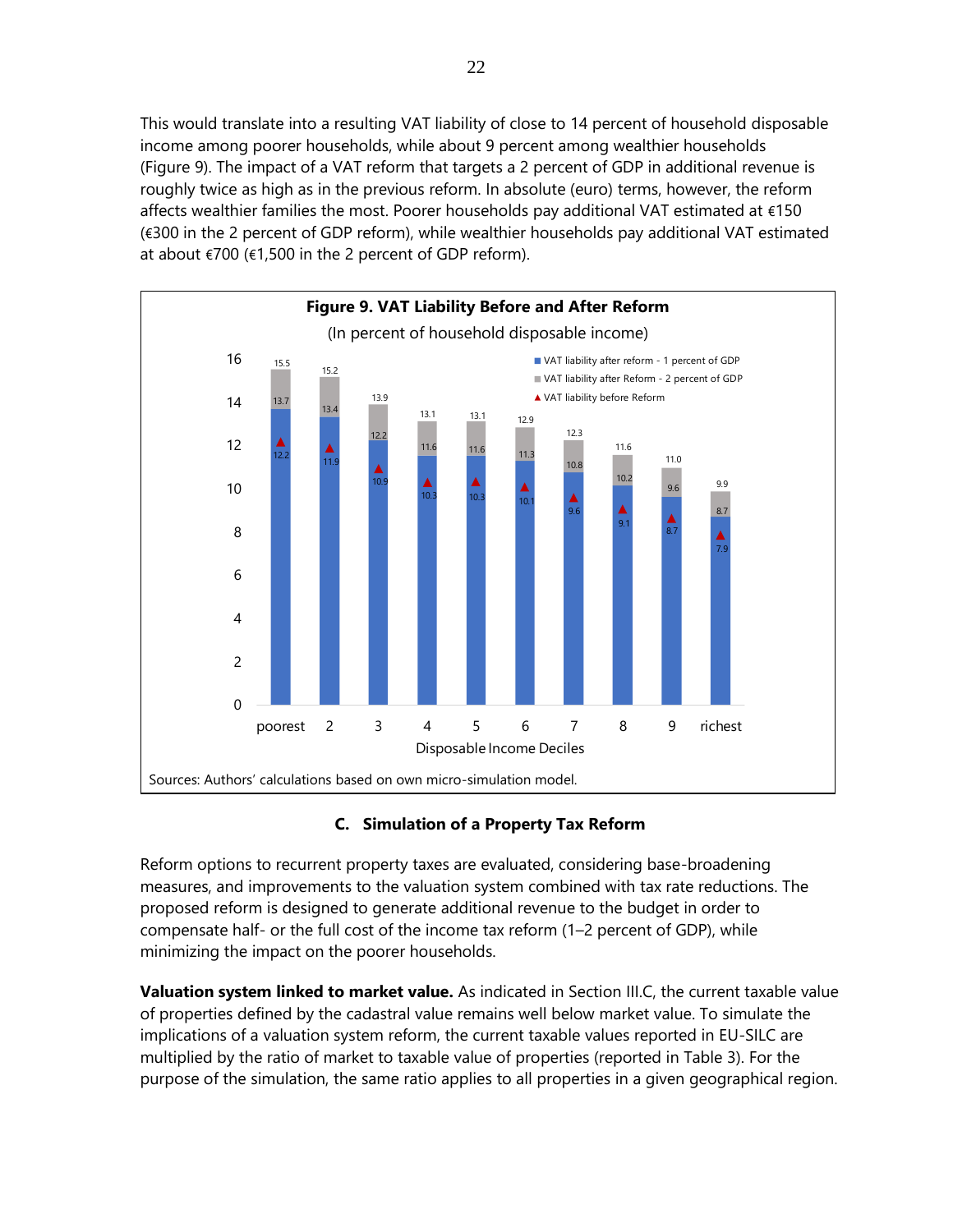The updated taxable value of properties used in the reform simulations is thus obtained as follows:

$$
Taxable\ Value_{i}=Cadastral\ Value_{i}\ x\ 1.05\ x\ 1.60\ x\ Ratio_{i}
$$

Where *i* are the 20 geographical regions in Italy; multiplicative factors (1.05; 1.6) are applied to all properties as in the current system; and the ratio reflecting the remaining gap between market and taxable values is applied according to the geographical region.

**A base-broadening revenue-neutral property tax reform based on market valuation.** As a benchmark for further reforms, the income distribution implications of a revenue neutral property tax reform are first simulated. Using EUROMOD, a reform is simulated in which all immovable property is subject to the tax (including owner-occupied main residences), and the valuation system is based on market value (simulated based on the methodology presented above).

The current property tax revenue can be obtained with a significantly lower tax rate. As a result of the broadening of the tax base to include main residences and the improvement of the valuation system, the current revenue from the property tax on immovable property (about 1 percent of GDP in 2018) can be obtained with a tax rate of 0.3 percent. This compares to the current maximum allowed tax rate of 1.06 percent for other residences; and the previously applied 0.4 percent on main residences.<sup>17</sup>

A revenue-neutral property tax based on market valuation significantly improves income distribution. The disposable income of poorest households increases by 3 percent, while it decreases by 0.5 percent among wealthier households. As a result of market valuation, the property tax liability correspondingly decreases substantially among poorer households (Figure 10). Households in the first decile pay property tax of about 2 percent of their disposable income, as compared to 4.8 before the reform. This results in annual savings of about €275. For wealthier households (in the two highest deciles), the tax liability increases from about 2 percent to 2.6 percent, resulting in higher annual property taxes for about €460. Needless to say, however, property taxes can be a burden on highly indebted or liquidity-constrained households. While the design should remain simple and applied uniformly on a broad base, one efficient solution to address liquidity issues is to offer certain households a deferral scheme, where the tax liability becomes payable only when the property is transferred (for instance through sale or inheritance).

<sup>&</sup>lt;sup>17</sup> While cross-country comparisons are difficult due to differences in valuation systems and taxation regimes, tax rates on immovable property for countries in the European Union range between 0.4-1 percent, on average (European Commission, 2012b).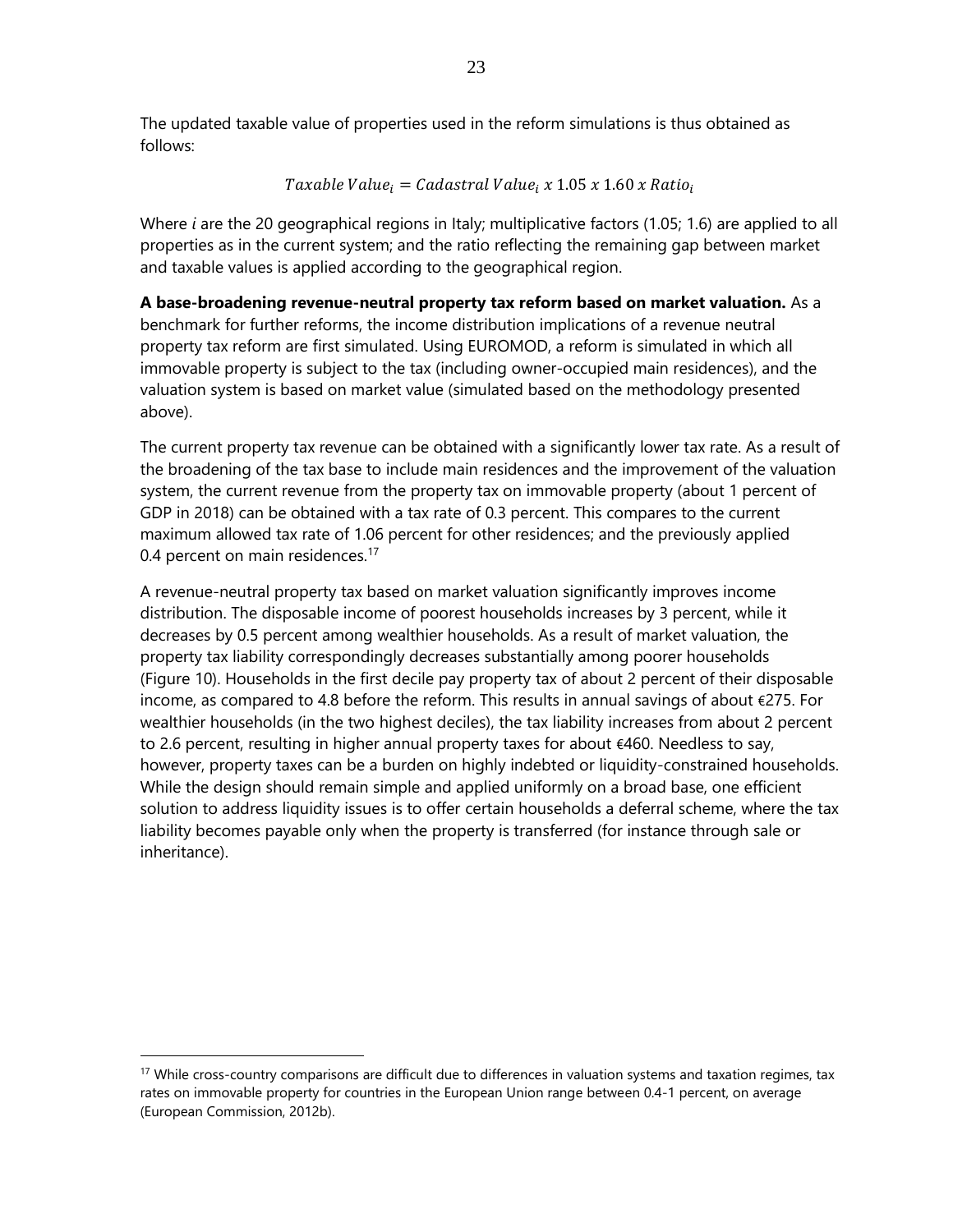

**A base-broadening property tax reform for higher revenue.** Two alternative reform alternatives are simulated assuming again that all immovable property is subject to the tax (including the main residence), and the valuation system is based on market value. All property is subject to a tax rate of 0.55 percent to generate additional revenue of about 1 percent of GDP. Alternatively, all property is subject to a tax rate of 0.8 percent to generate additional revenue of about 2 percent of GDP.

Revenue-increasing property tax reforms based on market valuation increase the progressivity of the tax. A property tax reform that targets a 1 percent of GDP in additional revenue increases disposable income of households in the first decile of the income distribution by 0.8 percent (Figure 11). Disposable income decreases from 1 percent in the second decile to about 3 in the highest decile. This would translate into a resulting property tax liability that increases with disposable income from 4 percent to above 5 percent (Figure 12). The impact of a property tax reform that targets a 2 percent of GDP in additional revenue is roughly twice as high as in the previous reform, with disposable income decreasing from 0.5 percent in the first decile to 5 percent in the highest decile. In absolute (euro) terms, the reform affects wealthier families the most. Poorer households (in the first two deciles) pay additional property tax estimated at €30 (€120 in the 2 percent of GDP reform), while wealthier households (in the highest two deciles) pay additional property tax estimated at about €1,700 (€2,900 in the 2 percent of GDP reform).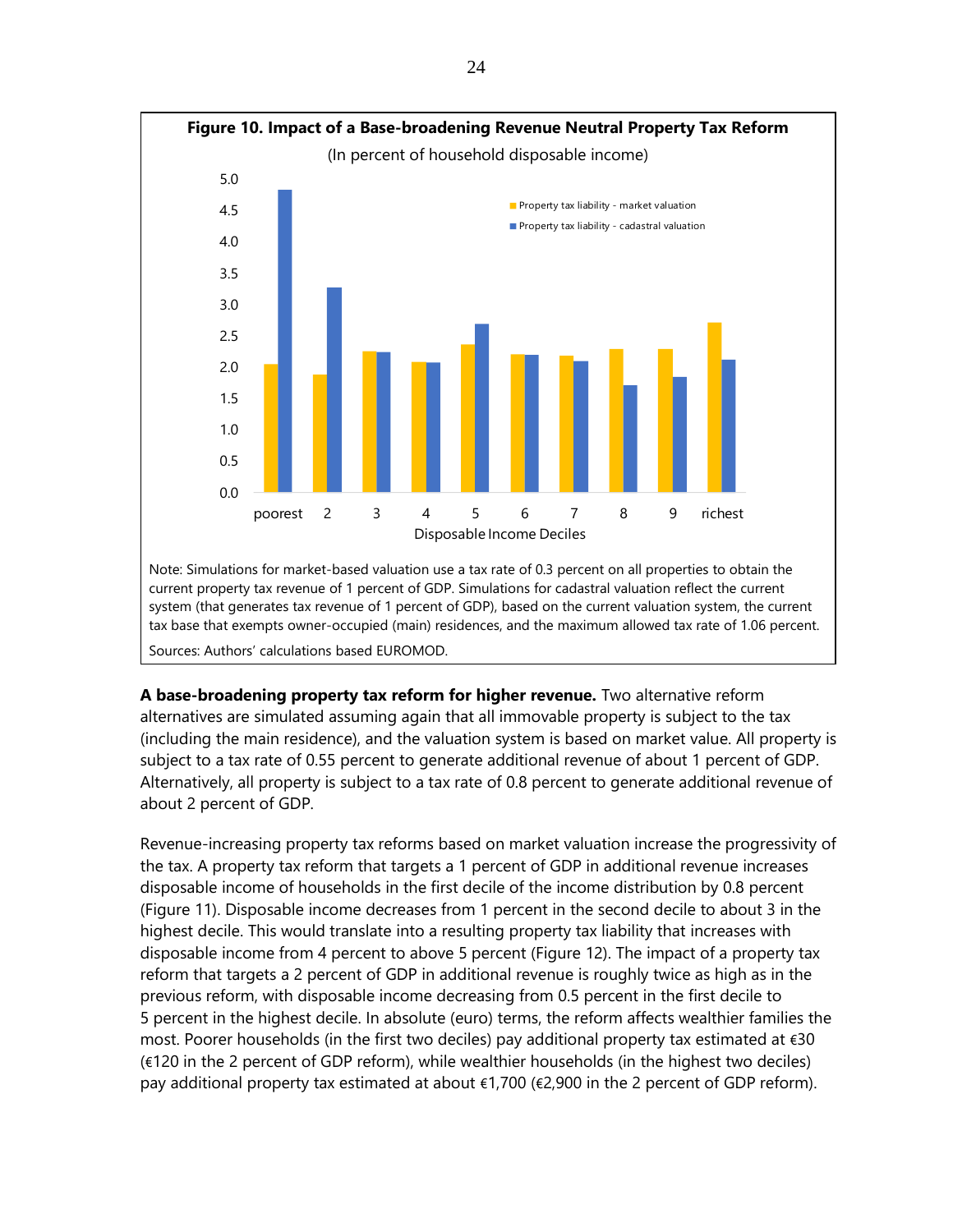

Note: This chart displays the change in the property tax liability as a result of the proposed reform, measured as the change in disposable income both in monetary values (euro); and in percentage of disposable income. The reform is calibrated assuming market-based valuation and a tax rate of 0.55 percent (and 0.8 percent) on all properties for an increase of 1 percent of GDP (and 2 percent of GDP) in tax revenue. The change in the tax liability is relative to the current cadastral valuation system, in which main residences are exempt. Sources: Authors' calculations based EUROMOD.

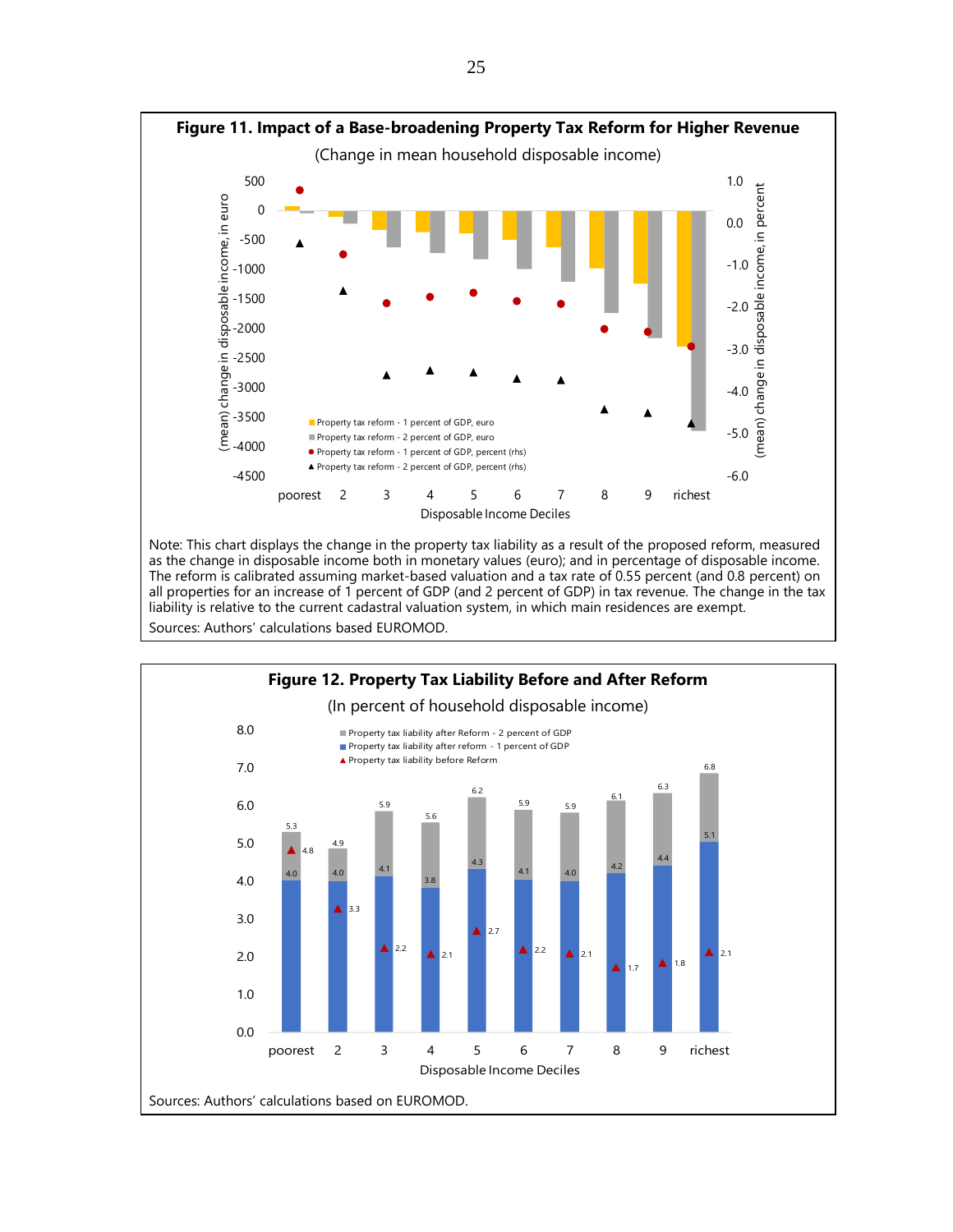### **D. Distributive Effects of a Revenue-Neutral Shift in Taxation**

This section presents the combined effect on income distribution of a revenue-neutral tax shift from labor income to consumption and property taxation. Three alternative options are considered to finance a PIT reform that lowers the tax burden on labor income by the equivalent of 2 percent of GDP in budget revenue: (1) fully financed through the proposed VAT reform; (2) equally financed through the proposed VAT and property tax reforms; or (3) fully financed through the proposed property tax reform.

A revenue-neutral shift from PIT to VAT benefits middle- to higher-income households. Disposable income of middle-income households (from third to seventh deciles of the income distribution) increases with the proposed reform by 2.5 percent on average (Figure 13). This is equivalent to an average annual tax relief of €620 per household. The reform also benefits—but to a lesser extent—wealthier households in the highest three deciles. Their disposable income increases by an average 0.8 percent (or  $\epsilon$ 250). In contrast, however, given that a revenueincreasing VAT reform is regressive, low-income households (in the first two deciles) are worseoff with this reform. Their disposable income decreases on average by 1 percent (or €100).



percentage of disposable income. The reform is calibrated for a revenue-neutral shift equivalent to 2 percent of GDP in budget revenue from the personal income tax (Reform 1) to VAT. The yellow bars show the effect of the PIT reform 1 as discussed in Section A. The blue bars show the effect of eliminating the VAT reduced rate of 10 percent in combination with an increase of the standard rate to 24 percent.

Sources: Authors' calculations based on EUROMOD and own micro-simulation model.

A revenue-neutral shift from PIT to VAT and property tax still benefits middle-income households the most, while it is relatively neutral on low-income households. Disposable income of middle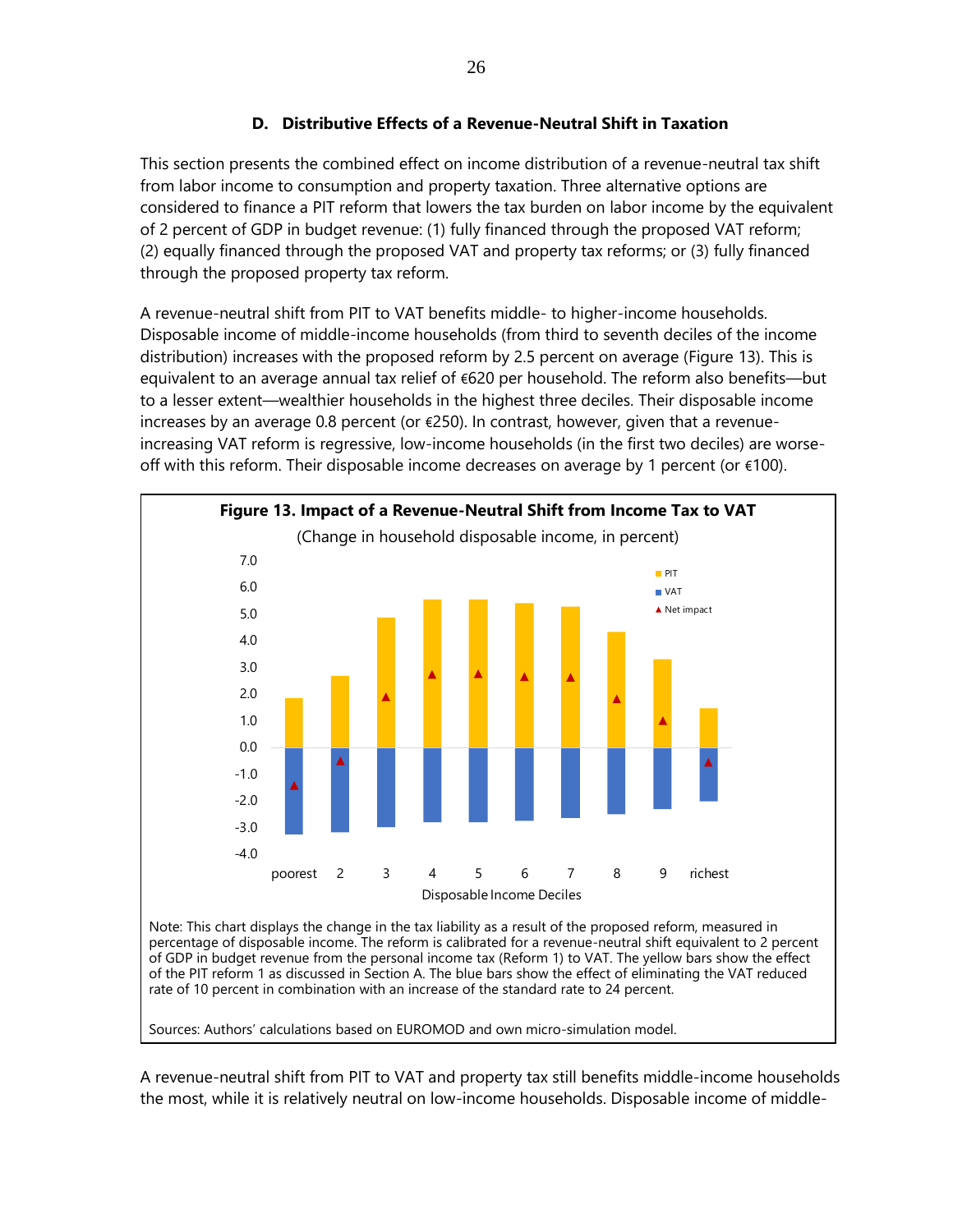income households increases with the proposed reform by 2.0 percent on average (or  $\epsilon$ 500) (Figure 14). In addition, the reform is neutral to slightly positive on low-income households. Their disposable income increases by an average 0.6 percent (or  $\epsilon$ 60). In this case, the cost of the reform is assumed by high-income households for which disposable income decreases on average by 0.7 percent (or €600). The shift from VAT to property tax in this reform scenario adds progressivity to the system, resulting in a lower increase in disposable income among middleincome households, and a decrease in disposable income among high-income households.



Note: This chart displays the change in the tax liability as a result of the proposed reform, measured in percentage of disposable income. The reform is calibrated for a revenue-neutral shift equivalent to 2 percent of GDP in budget revenue from the personal income tax (Reform 1) to VAT (1 percent of GDP) and property tax (1 percent of GDP). The yellow bars show the effect of the PIT reform 1 as discussed in Section A. The blue bars show the effect of eliminating the VAT reduced rate of 10 percent in combination with a reduction of the standard rate to 21 percent, to generate additional revenue of about 1 percent of GDP. The orange bars show the effect of the 1 percent of GDP base-broadening property tax reform presented in Section C.

Sources: Authors' calculations based on EUROMOD and own micro-simulation model.

Finally, a revenue-neutral shift from PIT to property tax benefits low- and middle-income households equally. In this case, the disposable income of low- and middle-income households increases, on average, by 1.4 and 1.7 percent, respectively (Figure 15). The cost of the reform under this scenario is mostly assumed by high-income households for which disposable income decreases on average by 1.5 percent. Without higher VAT revenue, the progressivity of the tax system increases the most. The percentage change in disposable income decreases strongly relative to income and becomes negative from the  $8<sup>th</sup>$  decile onwards.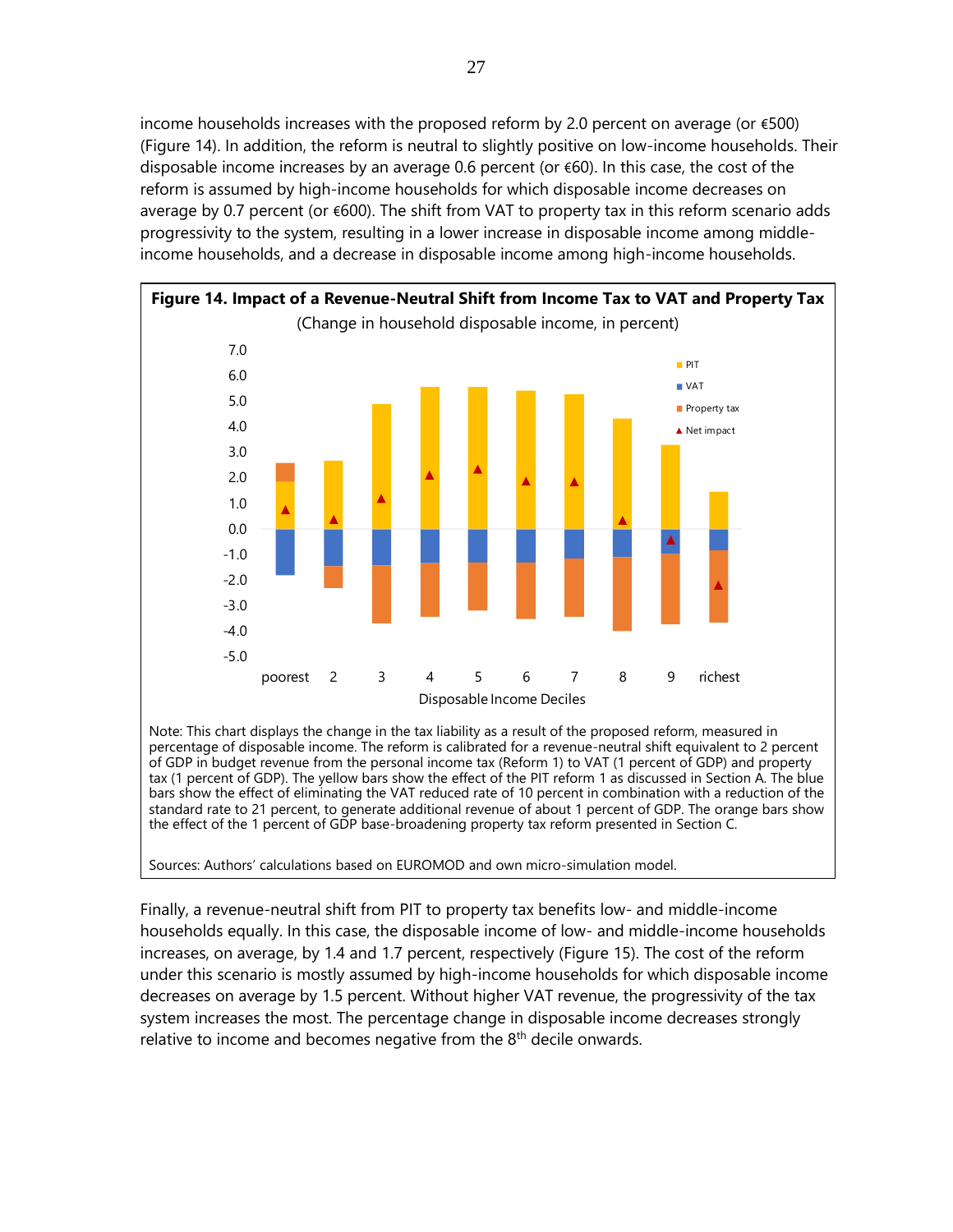

Sources: Authors' calculations based on EUROMOD and own micro-simulation model.

#### **V. CONCLUSIONS AND POLICY IMPLICATIONS**

Governments need to make a choice about the tax base and tax rates that will help them meet a revenue target. A central argument in public economics is that higher marginal tax rates increase the distorting effects of the tax system and thus the deadweight loss to the economy (Feldstein, 2014). A broader tax base, in combination with low tax rates, is therefore desirable. In reality, however, special interests (from specific sectors, activities, regions, or agents) are often able to secure a tax break, each of which has only minor implications for the overall efficiency—and revenue—but combined may bring significant dead-weight losses. As revenue needs increase, the efficiency costs of a narrow tax base and high marginal tax rates increase exponentially (Ilzetzky, 2018).

Inefficiencies in the Italian tax code point to the benefits of a comprehensive base-broadening tax reform. Tax expenditures are very costly in terms of foregone revenue. The resulting erosion of the tax base has increased the need for governments to rely on higher marginal rates, especially on labor income. Inefficiency and the overall complexity of the tax system have contributed to a significant compliance gap that further erodes revenue collection. To facilitate broad-based growth and to put the current very high level of public debt on a firm downward path, Italy faces revenue needs that cannot be addressed with a narrow tax base.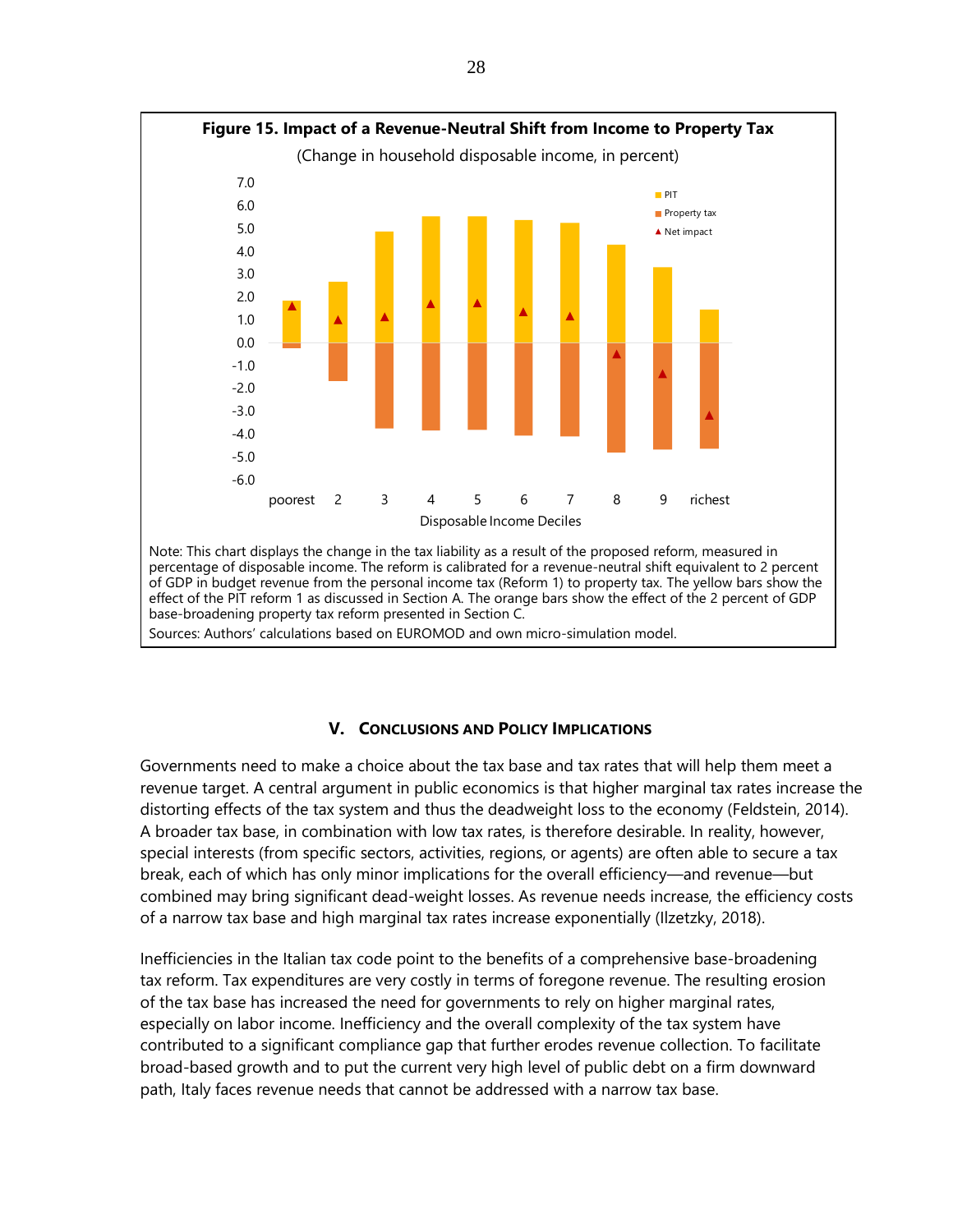This paper assesses the revenue and distributive implications of a comprehensive tax reform for Italy with the objective of reducing the tax burden on labor income toward the EU average. Reform options are guided by the principles of reducing complexity, broadening the tax base, and lowering marginal tax rates. The implications of alternative reform proposals assessed in this paper based on microsimulation methods can be summarized as follows:

- **Lowering the tax burden on labor income** through a personal income tax reform that preserves its current progressive structure—unlike a flatter structure—would benefit lowand middle-income households the most. The PIT structure can be simplified by lowering the number of taxable income brackets. The cost of the proposed reform can be partially compensated by streamlining certain tax credits and deductions that are either poorly targeted or produce negative labor supply incentives.
- *A base-broadening VAT reform* needs to be carefully designed to limit negative distributive effects. Several goods and services currently subject to reduced rates are largely consumed by wealthier families. As such a revenue-neutral VAT reform that eliminates the reduced rate of 10 percent while compensating consumers with a lower standard rate is almost neutral in terms of the income distribution.
- *Updating the property valuation system for the property tax* is essential to address equity concerns and increase revenue collection. The current use of an outdated cadastral valuation system to determine immovable property tax liabilities significantly erodes the tax base, while imposing a disproportionately high tax burden on the poor. A reform to the valuation system that addresses the gap between market and taxable values would significantly raise the progressivity of the tax. As a result, substantially more revenue can be collected, with lower tax rates.
- *A revenue-neutral tax reform that shifts revenue from labor income to consumption and property* can be designed to benefit low- and middle-income households the most. A reform of the personal income tax, the VAT, and the tax on immovable property can be designed to achieve a revenue-neutral reduction of the tax burden on labor income toward the EU average. Broadening the tax base while reducing marginal tax rates also lowers the overall current tax liability on low- and middle-income households.

The implications of the proposed comprehensive tax reform for Italy may go beyond the analysis presented here. As mentioned in the introduction, there is strong evidence that a tax reform aimed at reducing complexity and lowering marginal tax rates can also help address large tax compliance gaps. This, however, would require a holistic strategy to strengthen the efforts of the tax administration to assist with the implementation and enforcement of any tax policy changes. A detailed assessment of the key organizational and operational aspects of the Italian tax administration that would need to be strengthened to support tax compliance efforts is beyond the scope of this paper.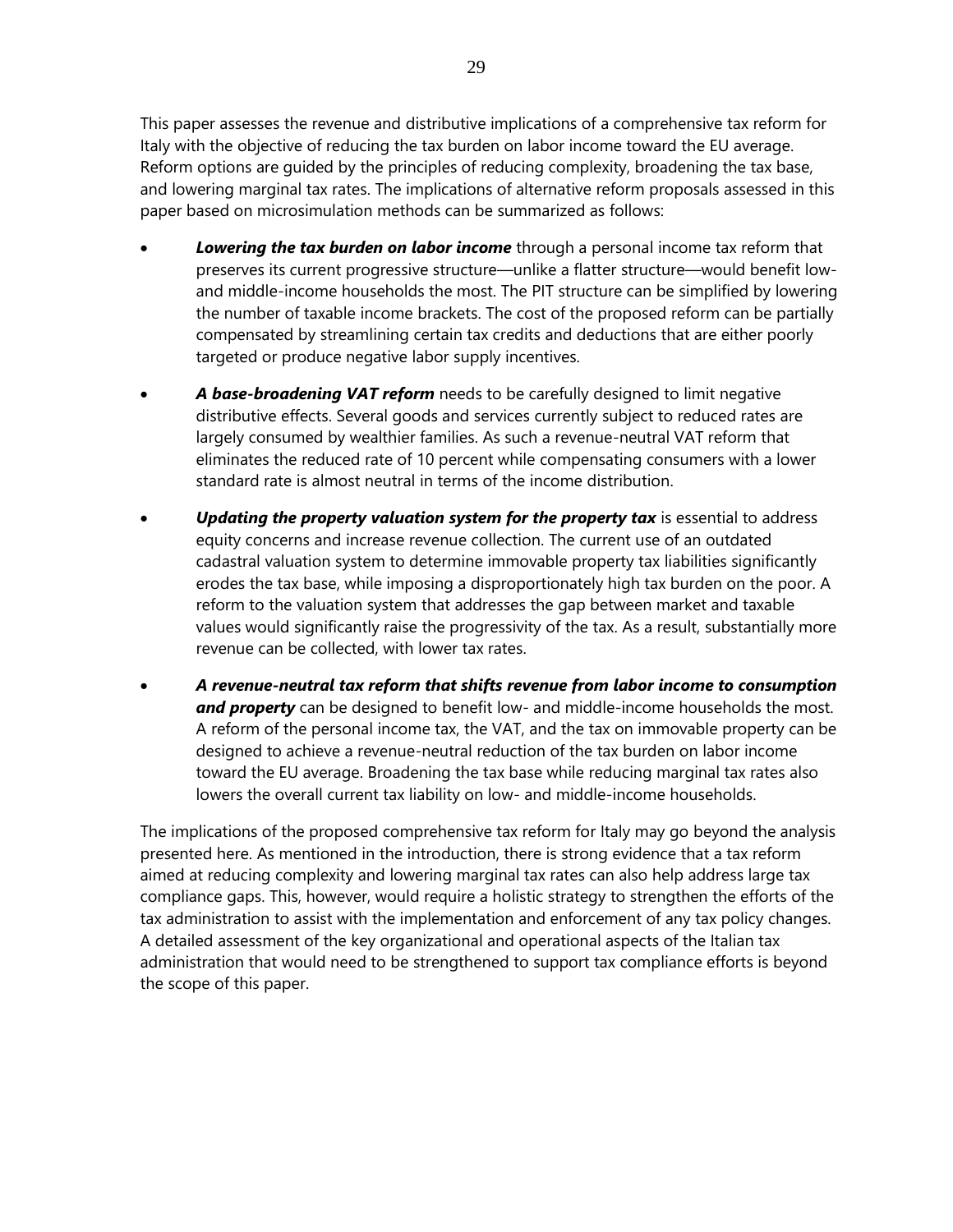#### **APPENDIX**

As mentioned in Section II, a matching procedure is proposed, following Sanchez and others (2016), that imputes data on household expenditures from the Italian Household Budget Survey (HBS) of 2017 into the EU-SILC database. To do that, data from the Survey on Household Income and Wealth (SHIW) of 2016 from the Bank of Italy is used, that contains data on income and consumption, but only at an aggregated level. The imputation and matching strategy is based on the following steps:

**1.** *Estimating a consumption function using the SHIW dataset.* A regression model is used to estimate aggregated household consumption expenditure (in logs) on disposable income (in logs) and a set of household-specific control variables or covariates that are also available in the EU-SILC dataset (Appendix Table 1).

| Income (logs)             | $-0.789***$ | Household Size $= 2$  | $0.063***$  |
|---------------------------|-------------|-----------------------|-------------|
|                           | (0.037)     |                       | (0.010)     |
| Income Squared (logs)     | $0.069***$  | Household $Size = 3$  | $0.083***$  |
|                           | (0.002)     |                       | (0.015)     |
| Male Household Head       | 0.007       | Household Size $=$ 4  | $0.099***$  |
|                           | (0.007)     |                       | (0.018)     |
| Married Household Head    | $0.032***$  | Household Size = $5+$ | $0.126***$  |
|                           | (0.008)     |                       | (0.019)     |
| Age 30-64                 | $-0.027***$ | Children = $1$        | $-0.001$    |
|                           | (0.007)     |                       | (0.010)     |
| Age $65+$                 | $-0.021**$  | Children = $2+$       | 0.005       |
|                           | (0.009)     |                       | (0.014)     |
| Lower secondary Education | $0.047***$  | Number of Earners     | $-0.046***$ |
|                           | (0.007)     |                       | (0.005)     |
| Upper secondary Education | $0.074***$  | Constant              | 10.654***   |
|                           | (0.008)     |                       | (0.181)     |
| <b>Tertiary Education</b> | $0.095***$  |                       |             |
|                           | (0.012)     | R <sub>2</sub>        | 0.599       |
| Self Employed             | $-0.033***$ | F-statistic           | 997.89      |
|                           | (0.013)     | Observations          | 16,333      |

Standard errors in parentheses, \*\*\*(\*\*,\*) indicate significance at 1(5,10) percent.

**2.** *Imputing aggregated household consumption in EU-SILC.* The estimated parameters of the consumption function are used to predict aggregated consumption using disposable income (and household-specific control variables) in the EU-SILC dataset. Appendix Table 2 compares the results of a simple regression of consumption on income and squared income (all in logs) using both SHIW and EU-SILC datasets. For the regression using the EU-SILC dataset, estimated consumption is used. The estimated coefficients are almost identical.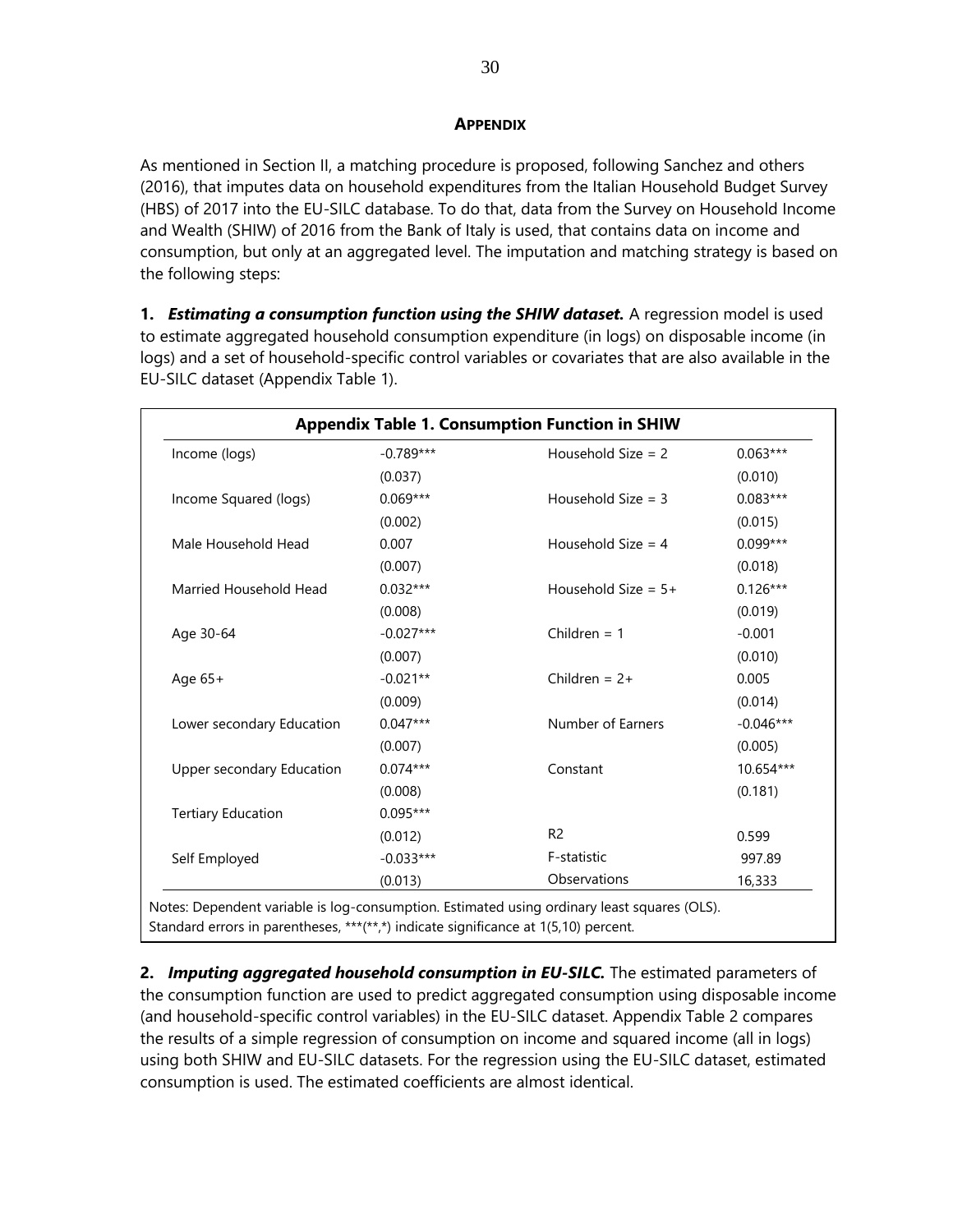| <b>SHIW</b>           |             | EU-SILC               |             |
|-----------------------|-------------|-----------------------|-------------|
| Income (logs)         | $-0.811***$ | Income (logs)         | $-0.825***$ |
|                       | (0.019)     |                       | (0.006)     |
| Income Squared (logs) | $0.071***$  | Income Squared (logs) | $0.073***$  |
|                       | (0.001)     |                       | (0.001)     |
| Constant              | $10.771***$ | Constant              | $10.723***$ |
|                       | (0.095)     |                       | (0.031)     |
| R <sub>2</sub>        | 0.587       | R <sub>2</sub>        | 0.981       |
| F-statistic           | 11636.3     | F-statistic           | 26636.8     |
| Observations          | 16333       | Observations          | 21704       |

Notes: Dependent variable is log-consumption in SHIW and estimated log-consumption in EU-SILC. Estimated using ordinary least squares (OLS). Standard errors in parentheses, \*\*\*(\*\*,\*) indicate significance at 1(5,10) percent.

**3.** *Matching individual households in the HBS and EU-SILC datasets*. A statistical procedure is performed (using propensity score matching) to match individual households that share identical characteristics in both, the HBS and EU-SILC datasets. The matching procedure uses information on aggregated consumption (observed in the HBS and predicted in the EU-SILC dataset), as well as household-specific control variables. Appendix Table 3 presents the estimation results. To test the accuracy of the matching procedure, a propensity score (PS) test is performed. This is a t-test on the null hypothesis that the mean value of each variable is the same in the treatment group and the non treatment group, in this case the caracteristics of individual households in each dataset. It is done before and after matching. Furthermore, a bias before and after matching is calculated for each variable and the change in this bias is stated. This "bias" is defined as the diffrerence of the mean values of the treatment group and the (not matched / matched) non treatment group, devided by the square root of the average sample variance on the treatment group and the not matched non treatment group. In Appendix Table 3, one case see the difference of the values of the exogenous variables between the two groups before and after matching. By the matching, the differences between treatment group and non treatment group are reduced considerably as indicated by the change in the mean bias from 7.5 before matching to 2.4 after matching. The null hypothesis that the mean values of the two groups do not differ after matching cannot be rejected for any variable.

**4.** *Computing disaggregated household consumption shares in HBS and imputing them to their respective matched households in EU-SILC.* Households in the Italian HBS data report expenditures on 276 different goods and services. For the purpose of the analysis, the consumption data is aggregated into 12 different COICOP (Classification of Individual Consumption by Purpose) categories: 1) food and non-alcoholic beverages; 2) alcoholic beverages and tobacco; 3) clothing and footwear; 4) home fuels, electricity, rents (excluding imputed rents); 5) furniture and household services; 6) health; 7) transport; 8) communication; 9) recreation and culture; 10) education; 11) hospitality and catering; 12) other goods and services. The shares to total consumption expenditure are then computed in HBS for each of the 12 consumption categories, at the individual household level. Finally, the computed shares in HBS are imputed to their respective matched households in EU-SILC. Appendix Table 4 presents the consumption shares computed in HBS and their predicted values in EU-SILC. Finally, the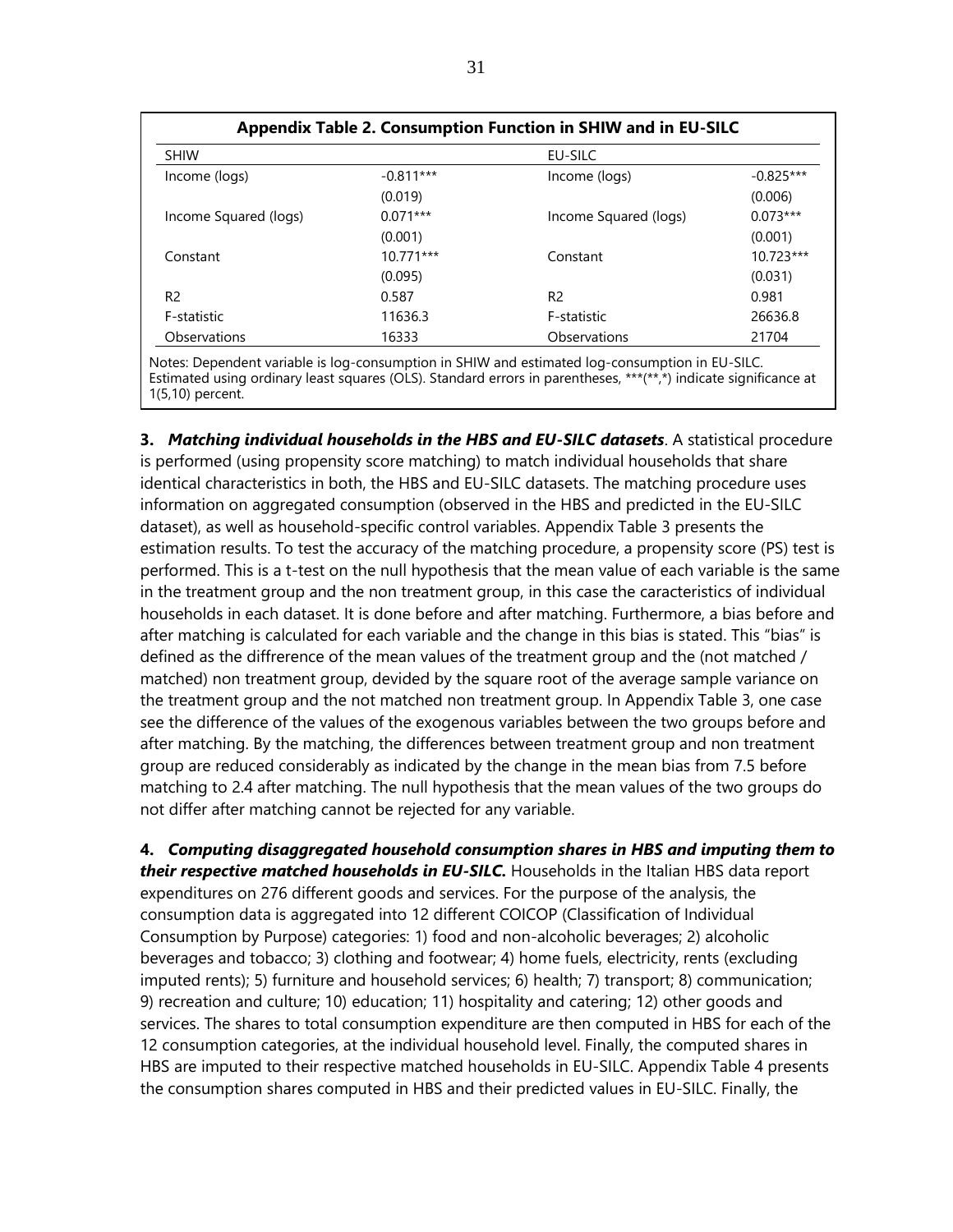matched consumption shares are multiplied with total imputed consumption in EU-SILC to obtain household consumption levels for the 12 different consumption categories. On average, imputed values in EU-SILC reflect quite closely household spending observed in HBS. Appendix Figure 1 shows the density of both observed consumption in HBS (HBS\_c) and imputed consuption in EU-SILC (c), indicating that 95 percent of consumption is matched well in both datasets. In addition, the imputed shares, as well as total household consumption, are also very similar to those estimated in Sanchez and others (2016) providing further robustness.

| Probit Regression         |             |           | PS Test       |        |           |
|---------------------------|-------------|-----------|---------------|--------|-----------|
| Variable                  |             | Unmatched | Mean          |        | % bias    |
|                           |             |           |               | Contro |           |
|                           |             | Matched   | Treated       | ı      |           |
| Consumption               | $-0.001***$ | U         | 22,675        | 22,675 | $-0.0$    |
|                           | (0.000)     | M         | 22,675        | 23,270 | $-4.1***$ |
| Male Household Head       | $-0.105*$   | U         | 0.613         | 0.655  | $-8.7$    |
|                           | (0.015)     | M         | 0.613         | 0.604  | $1.9**$   |
| Married Household Head    | $-0.044*$   | $\cup$    | 0.494         | 0.527  | $-6.7$    |
|                           | (0.015)     | M         | 0.494         | 0.499  | $-1.0***$ |
| Age 30-64                 | $-0.843$    | $\cup$    | 0.429         | 0.541  | $-22.7$   |
|                           | (0.021)     | M         | 0.429         | 0.422  | $1.3***$  |
| Age 65+                   | $-0.707$    | U         | 0.365         | 0.394  | $-6.1$    |
|                           | (0.023)     | M         | 0.365         | 0.371  | $-1.3***$ |
| Lower secondary Education | $0.051***$  | U         | 0.259         | 0.283  | $-5.6$    |
|                           | (0.020)     | M         | 0.259         | 0.268  | $-2.1*$   |
| Upper secondary Education | $0.142*$    | $\cup$    | 0.384         | 0.342  | 8.8       |
|                           | (0.020)     | M         | 0.384         | 0.390  | $-1.3***$ |
| <b>Tertiary Education</b> | $0.127*$    | $\cup$    | 0.163         | 0.148  | 4.1       |
|                           | $*0.024$    | M         | 0.163         | 0.153  | $2.7*$    |
| Self Employed             | $0.073**$   | $\cup$    | 0.162         | 0.144  | 4.9       |
|                           | (0.018)     | M         | 0.162         | 0.140  | $6.2*$    |
| Constant                  | 0.834       |           |               |        |           |
|                           | (0.028)     |           |               |        |           |
|                           |             |           |               |        |           |
| Pseudo R2                 | 0.036       | U         | Pseudo R2     |        | 0.036     |
| LR chi2 prob.             | 0.000       | M         |               |        | 0.002     |
| Observations              | 38,650      | U         | LR chi2 prob. |        | 0.000     |
|                           |             | M         |               |        | 0.000     |
|                           |             | U         | Mean Bias     |        | 7.5       |
|                           |             | M         |               |        | 2.4       |

Notes: Probit regression was performed using psmatch2 command in Stata. Standard errors in parentheses, \*\*\*(\*\*,\*) indicate significance at 1(5,10) percent. In the propensity score test (PS test), a t-test on the null hypothesis that the mean value of each variable is the same in the treatment group and then non-treatment group. It is done before and after matching. \*\*\*(\*\*,\*) indicate that the null hypothesis cannot be rejected at 1(5,10) percent.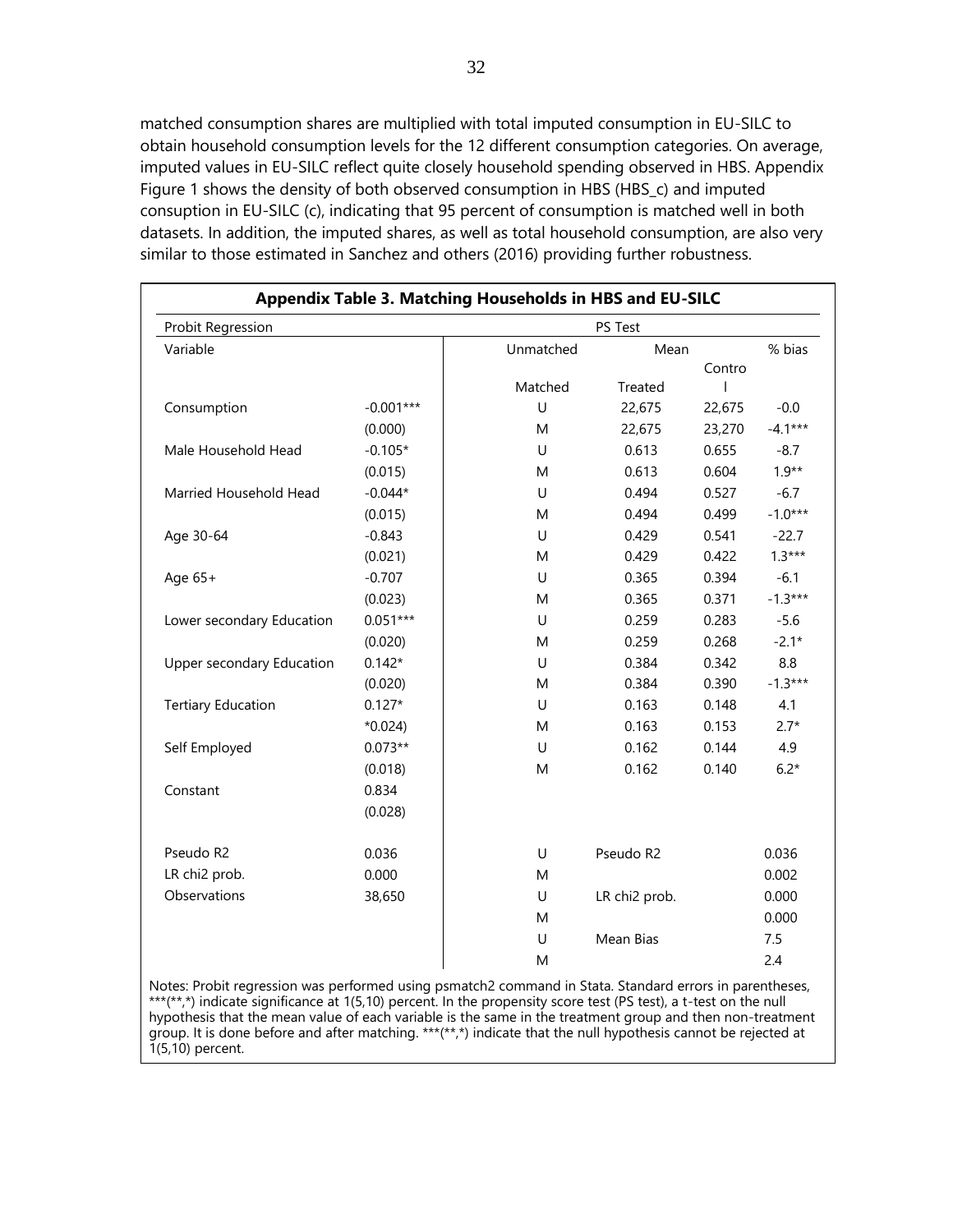| Appendix Table 4. Consumption Shares in HBS and EU-SILC                                              |            |              |                          |      |              |                          |  |  |
|------------------------------------------------------------------------------------------------------|------------|--------------|--------------------------|------|--------------|--------------------------|--|--|
|                                                                                                      | <b>HBS</b> |              |                          |      | EU-SILC      |                          |  |  |
|                                                                                                      | Mean       | Std.<br>Dev. | Household<br>Consumption | Mean | Std.<br>Dev. | Household<br>Consumption |  |  |
| Food and non-alcoholic beverages                                                                     | 27.2       | 13.5         | 466.4                    | 26.1 | 12.4         | 452.8                    |  |  |
| Alcoholic beverages and Tobacco                                                                      | 2.4        | 4.1          | 44.3                     | 2.5  | 3.9          | 47.3                     |  |  |
| Clothing and footwear                                                                                | 5.5        | 7.4          | 122.6                    | 5.7  | 7.3          | 115.0                    |  |  |
| Home fuels, electricity, rents                                                                       | 18.9       | 14.3         | 309.1                    | 18.2 | 13.5         | 314.5                    |  |  |
| Furniture and household services                                                                     | 4.9        | 7.4          | 111.2                    | 5.2  | 7.8          | 99.5                     |  |  |
| Health                                                                                               | 6.4        | 8.5          | 123.8                    | 6.1  | 8.1          | 110.9                    |  |  |
| Transport                                                                                            | 11.8       | 12.3         | 287.4                    | 11.9 | 11.9         | 256.8                    |  |  |
| Communication                                                                                        | 3.6        | 3.1          | 64.0                     | 3.5  | 2.8          | 63.0                     |  |  |
| Recreation and culture                                                                               | 5.3        | 6.5          | 131.1                    | 5.8  | 6.7          | 124.1                    |  |  |
| Education                                                                                            | 0.6        | 2.1          | 15.7                     | 0.6  | 2.1          | 13.8                     |  |  |
| Hospitality and catering                                                                             | 5.0        | 7.0          | 120.8                    | 5.6  | 7.2          | 120.2                    |  |  |
| Other                                                                                                | 8.4        | 7.3          | 180.6                    | 8.8  | 7.3          | 171.7                    |  |  |
| Observations                                                                                         | 16946      |              |                          |      | 21704        |                          |  |  |
| Notes: The shares are computed as average of household level ratios, in percent of total consumption |            |              |                          |      |              |                          |  |  |

expenditures. Household consumption is for monthly expenditures in euro.

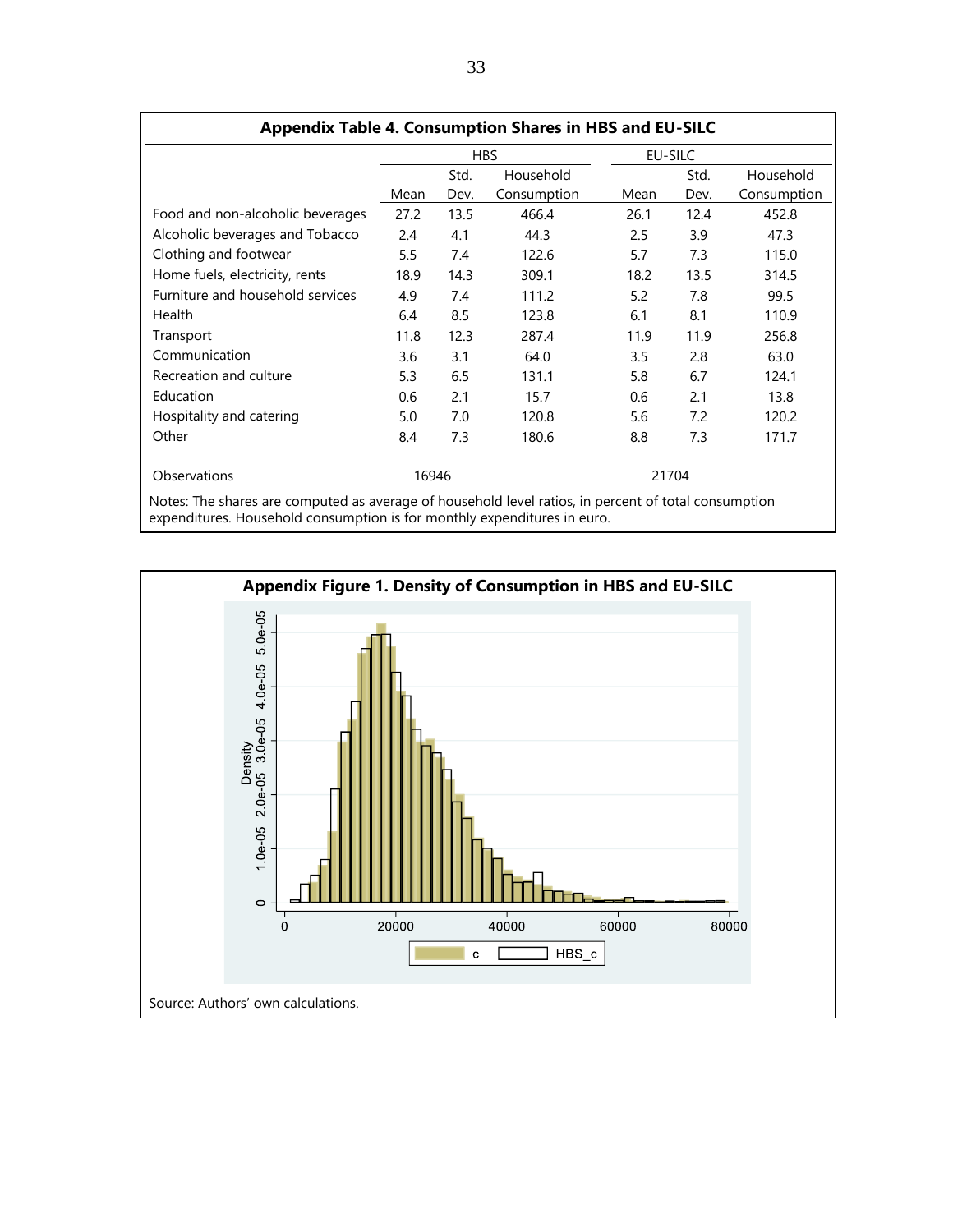#### **Measuring inequality using household consumption**

As suggested in earlier literature, using current income for tax incidence analysis may lead to measurement problems. Following Friedman (1957) and the permanent income hypothesis, there was a realization that consumption decisions are made over a longer time horizon. Following Poterba (1989), current consumption can be used as a proxy for permanent income, since if consumer behavior is consistent with the permanent income hypothesis, then consumers would set current consumption proportional to permanent income. Using household consumption instead of disposable income results in a somewhat more progressive tax system in Italy (Appendix Figure 2). The baseline PIT liability increases from 1.7 to 42 percent; the VAT liability is relatively flat, increasing from 12.3 to 13 percent; while the property tax liability decreases from 4.6 to 2.7 percent.



As a result, for example, a revenue-neutral shift away from income tax and toward VAT and property tax results in a slightly higher benefit for middle-income households (Appendix Figure 3). The net impact of the reform represents an increase in household consumption of about 3.6 percent (€700) for middle-income households (from third to seventh deciles). The impact on both low- and high-income households is almost unchanged.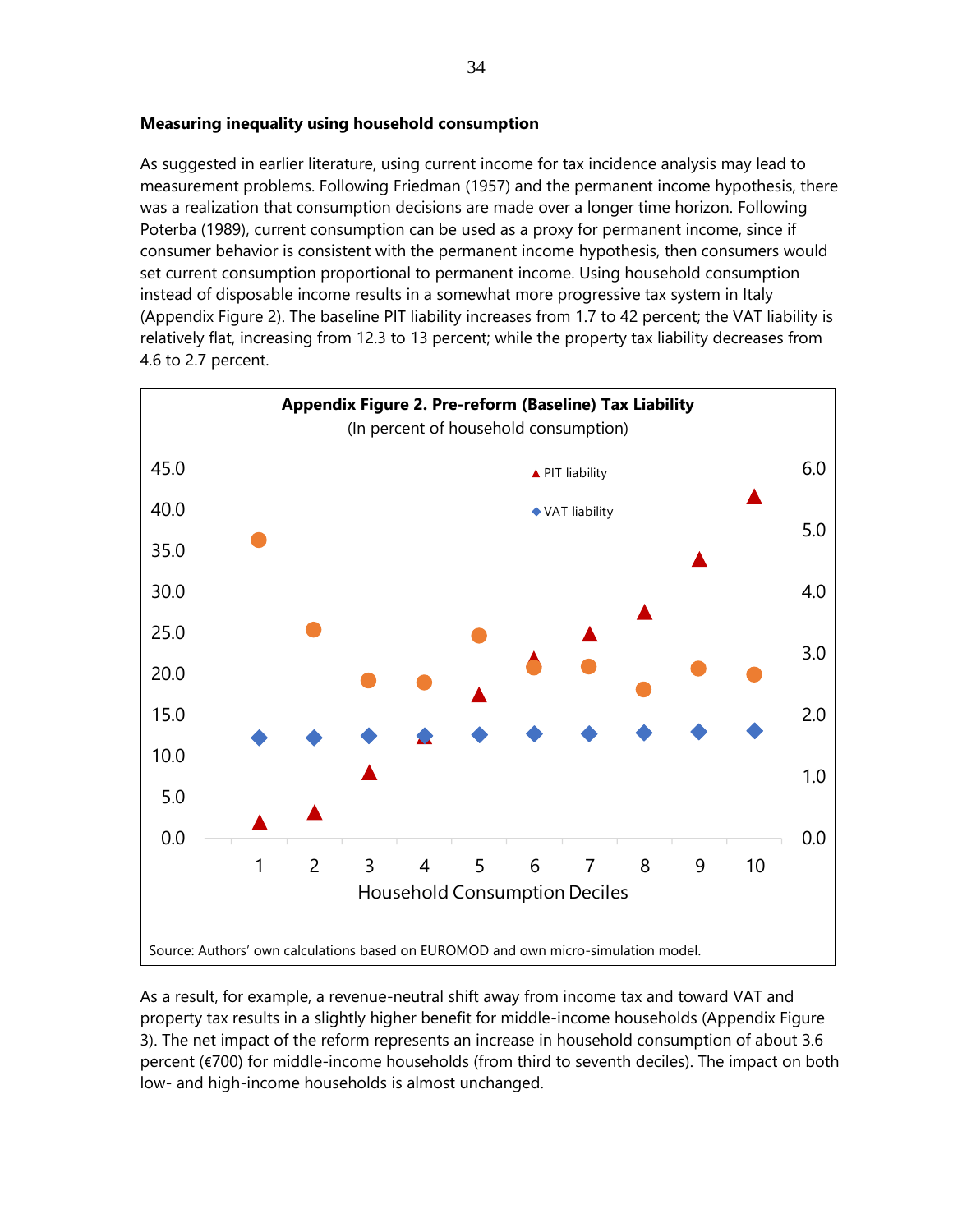

#### **REFERENCES**

- Abeler, J. and S. Jaeger, 2015, "Complex tax incentives," *American Economic Journal: Economic Policy* 7 (3), 1–28.
- Agenzia delle Entrate, 2017, "Gli immobili in Italia: Ricchezza, reddito, e fiscalita immobiliare," [https://www.agenziaentrate.gov.it/portale/web/guest/agenzia/agenzia-comunica/prodotti](https://www.agenziaentrate.gov.it/portale/web/guest/agenzia/agenzia-comunica/prodotti-editoriali/pubblicazioni-cartografia_catasto_%20mercato%20immobiliare%20/immobili-in-italia/gli-immobili-in-italia-2017)[editoriali/pubblicazioni-cartografia\\_catasto\\_ mercato immobiliare /immobili-in-italia/gli](https://www.agenziaentrate.gov.it/portale/web/guest/agenzia/agenzia-comunica/prodotti-editoriali/pubblicazioni-cartografia_catasto_%20mercato%20immobiliare%20/immobili-in-italia/gli-immobili-in-italia-2017)[immobili-in-italia-2017](https://www.agenziaentrate.gov.it/portale/web/guest/agenzia/agenzia-comunica/prodotti-editoriali/pubblicazioni-cartografia_catasto_%20mercato%20immobiliare%20/immobili-in-italia/gli-immobili-in-italia-2017)
- Aghion, P., U. Akcigit, M. Lequien, and S. Stantcheva, 2017, "Tax simplicity and heterogeneous learning. Technical report," National Bureau of Economic Research.
- Andrle, M., S. Hebous, A. Kangur, and M. Raissi, 2018, "Italy: Toward a growth-friendly fiscal reform," IMF Working Paper 18/59, (Washington: International Monetary Fund).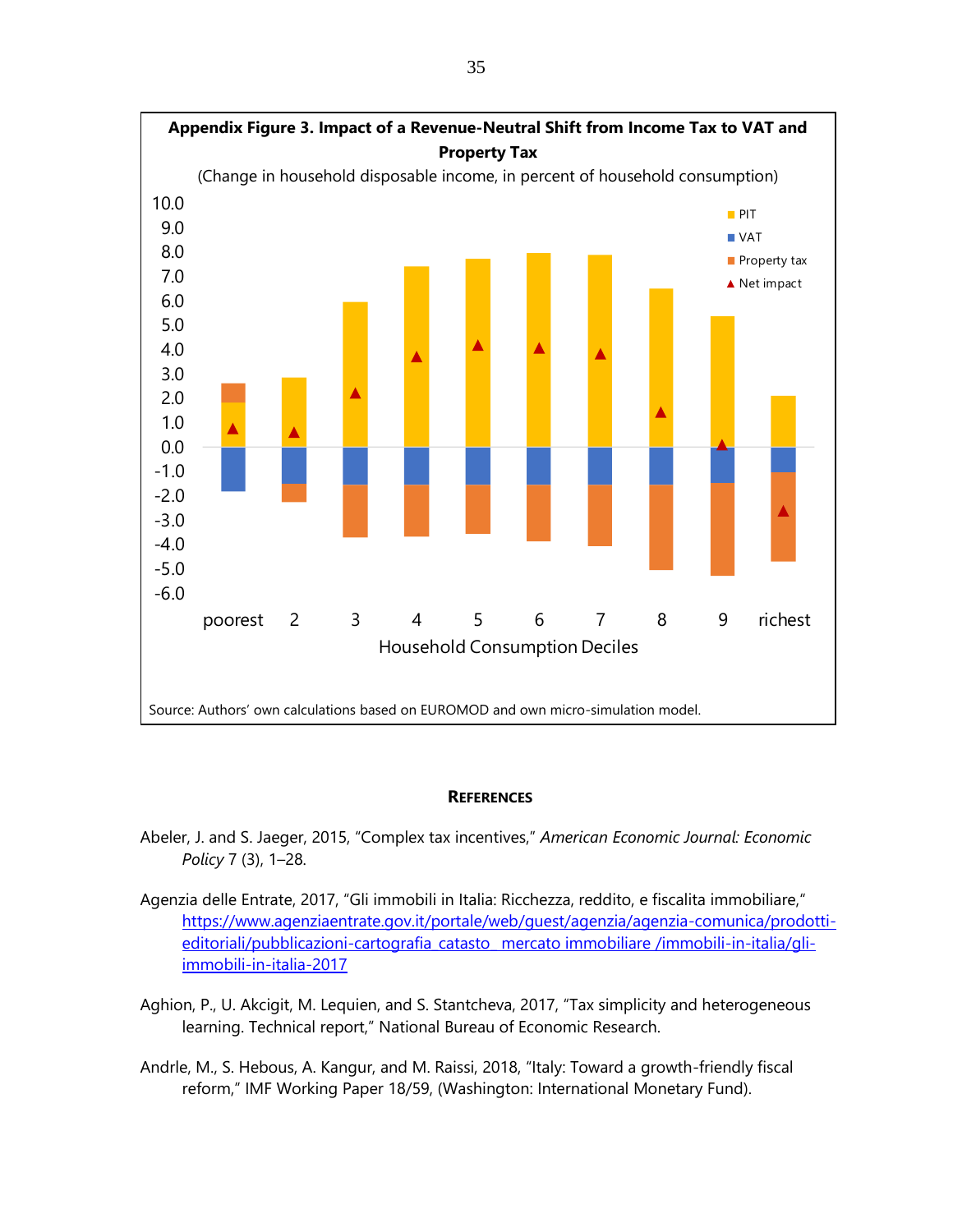- Arnold, J., B. Brys, C. Heady, A. Johansson, C. Schwellnus, and L. Vartia, 2011, "Tax policy for economic recovery and growth," *The Economic Journal*, 121 (550), 59–80.
- Baiardi, D., P. Profeta, R. Puglisi, and S. Scabrosetti, 2019, "Tax policy and economic growth: Does it really matter?" *International Tax and Public Finance*, 26 (2), 282-316.
- Baldini, M., and L. Rizzo, 2018, "Anche la "quasi" flat tax costa 50 miliardi," Lavoce.info. May 15, 2018.
- Bank of Italy (BOI), 2019, "Annual Report for 2018," [https://www.bancaditalia.it/](https://www.bancaditalia.it/%20pubblicazioni/relazione-%20%20annuale%20/2018/en_%20rel_2018.Pdf%20?language_id=1)  [pubblicazioni/relazione- annuale /2018/en\\_ rel\\_2018.Pdf ?language\\_id=1](https://www.bancaditalia.it/%20pubblicazioni/relazione-%20%20annuale%20/2018/en_%20rel_2018.Pdf%20?language_id=1)
- Capeau, B., A. Decoster, and D. Phillips, 2014, "Consumption and indirect tax models," Handbook of Microsimulation Modelling, Emerald Group Publishing, Bingley, UK, 223–58.
- Center for Social and Economic Research (CASE), 2018. *Study and Reports on the VAT Gap in the EU 28 Member States: 2018 Final Report.* CASE network Studies and Analyses, TAXUD/131.
- Ceriani, L., F. Figari, and C. Fiorio, 2015,"Italy 2011-2015," EUROMOD Country Report, [https://www.euromod.ac.uk/sites/default/files/country-reports/year6/Y6 CR IT final 08-03-](https://www.euromod.ac.uk/sites/default/files/country-reports/year6/Y6%20CR%20IT%20final%2008-03-2016.pdf) [2016.pdf](https://www.euromod.ac.uk/sites/default/files/country-reports/year6/Y6%20CR%20IT%20final%2008-03-2016.pdf)
- Chetty, R. and E. Saez, 2013, "Teaching the tax code: Earnings responses to an experiment with EITC recipients," *American Economic Journal: Applied Economics* 5 (1), 1–31.
- Chiarini B., E. Marzano, and F. Schneider, 2013, "Tax rates and tax evasion: an empirical analysis of the long-run aspects in Italy," *European Journal of Law and Economics*, 35 (2).
- Curci, N., and M. Savegnano, 2019, "Shifting taxes from labor to consumption: the efficiencyequity trade-off," Bank of Italy Working Paper 1244, November.
- European Commission (EC), 2006, "Macroeconomic effects of a shift from direct to indirect taxation: a simulation for 15 EU member states" (Brussels: European Commission, DG TAXUD).
- European Commission (EC), 2010, "The proposals for country surveillance in Europe-2020: exploiting existing LIME tools to contribute to more integrated surveillance on the impact of structural reforms on potential output, public finances, and current account positions" (Brussels: European Commission, DG ECFIN).
- European Commission (EC), 2012a, "A study on the economic effects of the current VAT rates structure," Final Report TAXUD/2012/DE/323 (Brussels: European Commission, TAXUD).
- European Commission (EC), 2012b, "Possible reforms of real estate taxation: Criteria for successful policies," Occasional Papers 119 (Brussels: European Commission, DG ECFIN).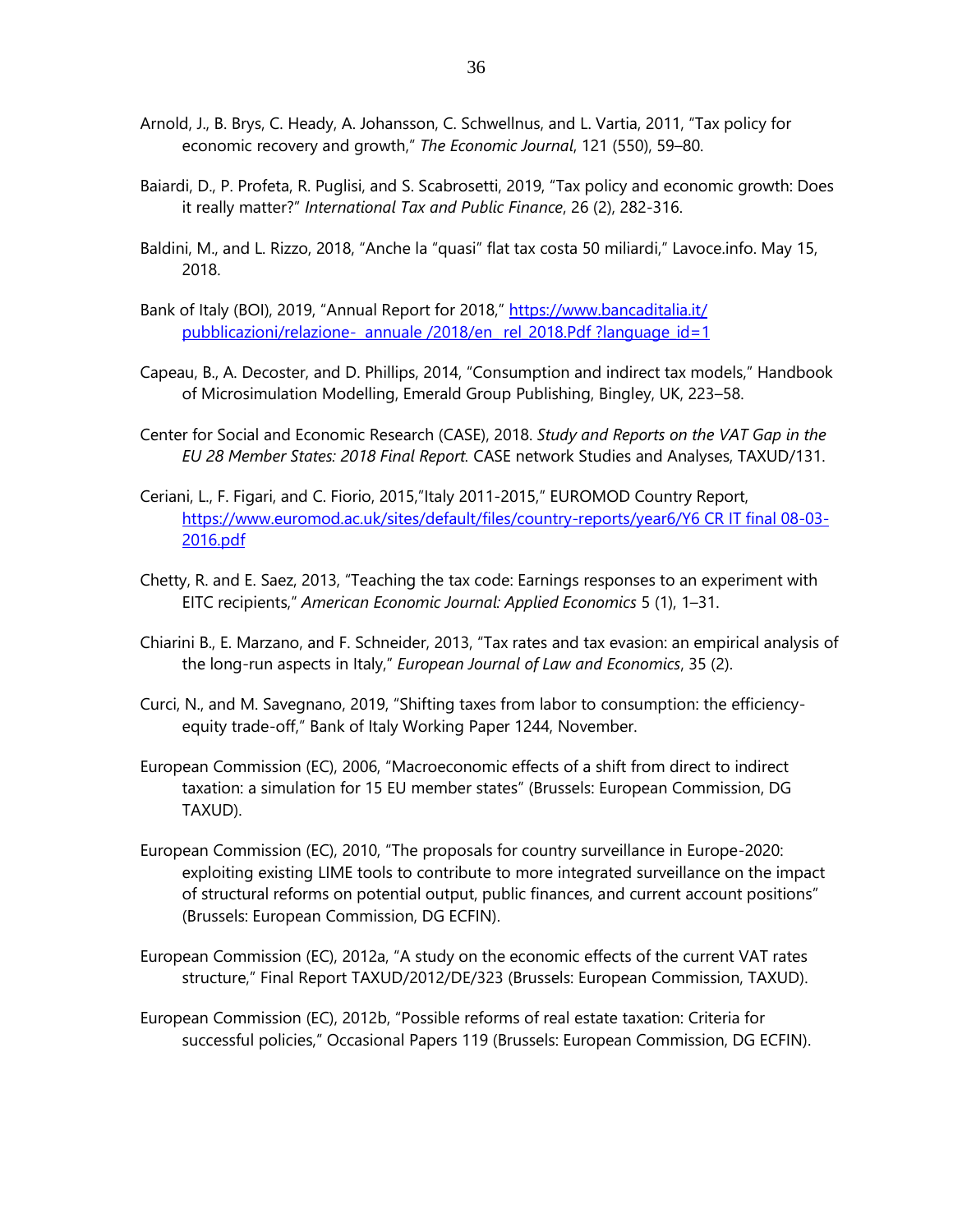- European Commission (EC), 2016, "The fiscal and equity impact of tax expenditures in the European Union," JRC Working Papers on taxation and structural reforms 1/2016 (Brussels: European Commission, The Joint Research Center).
- Feldstein, M., 2014, "Raising revenue by limiting tax expenditures," NBER Working Paper 20672, National Bureau of Economic Research.
- Freire-Seren, M., and J. Panades, 2013, "Do higher tax rates encourage/discourage tax compliance?" *Modern Economy*, 4, 809–17.
- Friedman, M., 1957, "A Theory of the Consumption Function." Princeton University Press.
- Heady, C., and M. Mansour, 2019, "Tax Expenditure Reporting and Its Use in Fiscal Management," Fiscal Affairs Department How-to-Notes 19/01, (Washington: International Monetary Fund).
- Ilzetzky, E., 2018, "Tax reform and the political economy of the tax base," *Journal of Public Economics* 164, 197–210.
- Impact Assessment Office, 2017, "The effective tax rates jungle," Documento di valutazione 1, Senato della Repubblica, Ufficio Valutazione Impatto, [https://www.senato.it/application/](https://www.senato.it/application/%20xmanager/projects/leg17/attachments/documento/files/000/028/530/AME_Dossier_completo_copertina_ENG.pdf)  [xmanager/projects/leg17/attachments/documento/files/000/028/530/AME\\_Dossier\\_compl](https://www.senato.it/application/%20xmanager/projects/leg17/attachments/documento/files/000/028/530/AME_Dossier_completo_copertina_ENG.pdf) [eto\\_copertina\\_ENG.pdf](https://www.senato.it/application/%20xmanager/projects/leg17/attachments/documento/files/000/028/530/AME_Dossier_completo_copertina_ENG.pdf)
- International Monetary Fund (IMF), 2012, "Italy: The Delega Fiscale and the strategic orientation of tax reform," IMF Country Report 12/280 (Washington: International Monetary Fund).
- International Monetary Fund (IMF), 2015, "Fiscal Policy and long-term growth," IMF Policy Paper (Washington: International Monetary Fund).
- International Monetary Fund (IMF), 2019, "Reforming Italy's Social Welfare System and Lowering Taxes on Labor: Some Considerations," IMF Country Report 19/41 (Washington: International Monetary Fund).
- Institute of Fiscal Studies (IFS), 2011, "A retrospective evaluation of elements of the EU VAT system," Final Report 2010/DE/328, Commissioned by the European Commission, DG TAXUD.
- Mankiw, N., M. Weinzierl, and D. Yagan, 2009, "Optimal taxation in theory and practice," *Journal of Economic Perspectives*, 23 (4), 147–74.
- Ministry of Economy and Finance (MEF), 2018, "Rapporto programmatico recante gli interventi in materia di spese fiscali," Nota di aggiornamento del Documento di Economia e Finanza 2018, Republic of Italy.
- Ministry of Economy and Finance (MEF), 2019a, *"*Relazione sull'economia non osservata e sull'evasione fiscale e contributive," Nota di aggiornamento del Documento di Economia e Finanza 2019, Republic of Italy.